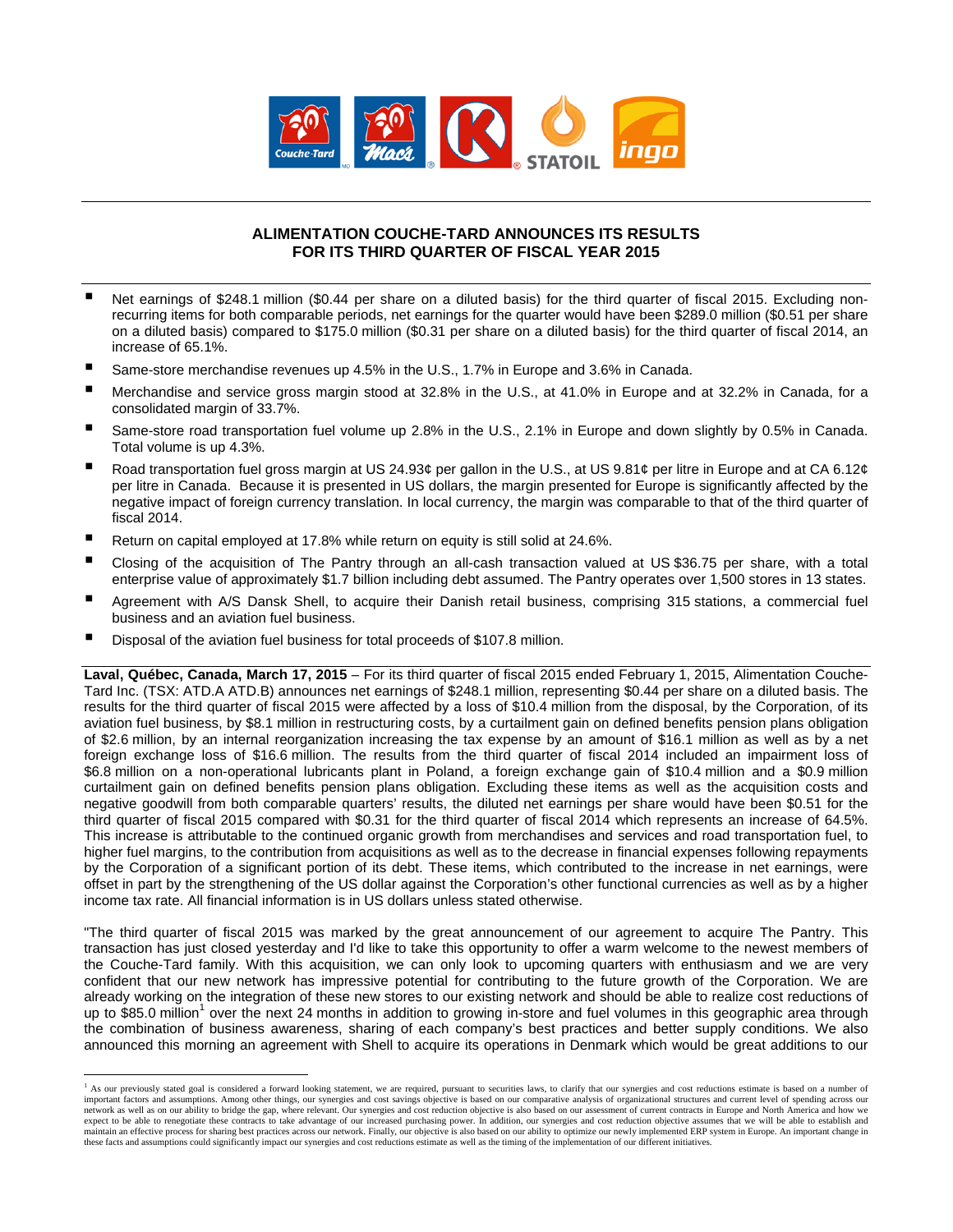existing network in that country" said Brian Hannasch, President and CEO. "As for the performance of the third quarter of fiscal 2015, while the headlines may have been fuel margins, our continuous efforts to improve our product offering, in-store execution and customer service have enabled us to once again generate outstanding results with a strong contribution from organic merchandise sales and fuel volume growth. I am particularly pleased with our performance on fuel volume in the US and with our "*milesTM*" brand in Europe where we continue to gain traction and perform well against the market. In addition to delivering strong growth, our teams have done an outstanding job continuing to control costs across our network. Our ability to influence our results effectively and sustainably at all levels allows us to be very optimistic in regards to the future." concluded Mr. Hannasch.

Raymond Paré, Vice President and Chief Financial Officer, indicated: "We are proud to show significant growth in our results from organic growth and strong fuel margins. The additional upcoming synergies in Europe and the expected ones from The Pantry as well as this morning's announcement concerning our agreement with Shell in Denmark should allow us to continue creating significant value over the next years. Due to the rapid decrease of our indebtedness and to our solid performance, our leverage ratios keep declining significantly while our return on capital employed continues to be solid, reaching 17.8%. Recently announced acquisitions will not materially affect our balance sheet or financial leverage. We will continue to reduce our debt and manage our financial flexibility in order to have the ability to materialize any potential future opportunities. At the same time, we are committed to keep a strong balance sheet in order to improve our credit profile".

# **Overview of the Third Quarter of Fiscal 2015**

Net earnings amounted to \$248.1 million for the third quarter of fiscal 2015, up 36.1% over the corresponding period of fiscal 2014. Results for the third quarter of fiscal 2015 include a net foreign exchange loss of \$16.6 million, a \$10.4 million loss from the disposal of our aviation fuel business, a restructuring provision expense of \$8.1 million, a curtailment gain on defined benefits pension plans obligation of \$2.6 million, a negative impact of \$16.1 million on the tax expense related to an internal reorganization as well as a negative goodwill of \$0.6 million while results for the third quarter of fiscal 2014 included a net foreign exchange gain of \$10.4 million, a \$6.8 million impairment charge for a non-operational lubricant plant in Poland, a negative goodwill of \$6.6 million and a curtailment gain on defined benefits pension plans obligation of \$0.9 million.

Excluding these items as well as acquisition costs from both comparable quarters, net earnings for the third quarter of fiscal 2015 would have been approximately \$289.0 million (\$0.51 per share on a diluted basis) compared to \$175.0 million (\$0.31 per share on a diluted basis) for the third quarter of fiscal 2014, an increase of \$114.0 million, or 65.1%. A large portion of this significant increase is attributable to higher road transportation fuel margins, to the continuous strong organic growth from merchandise and services and road transportation fuel, to the contribution from acquisitions as well as to the decrease in financial expenses following the repayment of a significant portion of our debt. These items, which contributed to the growth in net earnings, were partially offset by the negative net impact from the translation of revenues and expenses from our Canadian and European operations into the US dollar and by a higher tax rate.

During the last quarter, we continued to improve our return on capital employed which was 17.8% for the 52-week period ended February 1, 2015 as well as our adjusted net interest bearing debt to adjusted EBITDAR ratio which stood at 1.71 as at February 1, 2015 compared to 3.6 shortly after the acquisition of Statoil Fuel & Retail.

## **Acquisition of The Pantry, Inc. ("The Pantry")**

On March 16, 2015, we closed the acquisition of 100% of the outstanding shares of The Pantry through an all-cash transaction valued at US \$36.75 per share, with a total enterprise value of approximately \$1.7 billion US including debt assumed. We financed this transaction with our existing credit facilities as modified. More details on the latter are available under the section "Liquidity and Capital Resources".

The Pantry is a leading convenience store operator in the southeastern United States and one of the largest independently operated convenience store chains in the United States. The Pantry operates approximately 1,500 stores in 13 states under select banners, including Kangaroo Express®, its primary operating banner. The Pantry's stores offer a broad selection of merchandise, as well as fuel and other services designed to appeal to the convenience needs of its customers. We should be able to realize up to \$85.0 million<sup>2</sup> of cost reductions over the next 24 months in addition to growing in-store and fuel volumes

 $\overline{a}$ 

<sup>&</sup>lt;sup>2</sup> As our previously stated goal is considered a forward looking statement, we are required, pursuant to securities laws, to clarify that our synergies and cost reductions estimate is based on a number of important factors and assumptions. Among other things, our synergies and cost savings objective is based on our comparative analysis of organizational structures and current level of spending across our network as well as on our ability to bridge the gap, where relevant. Our synergies and cost reduction objective is also based on our assessment of current contracts in Europe and North America and how we expect to be able to renegotiate these contracts to take advantage of our increased purchasing power. In addition, our synergies and cost reduction objective assumes that we will be able to establish and maintain an effective process for sharing best practices across our network. Finally, our objective is also based on our ability to optimize our newly implemented ERP system in Europe. An important change in these facts and assumptions could significantly impact our synergies and cost reductions estimate as well as the timing of the implementation of our different initiatives.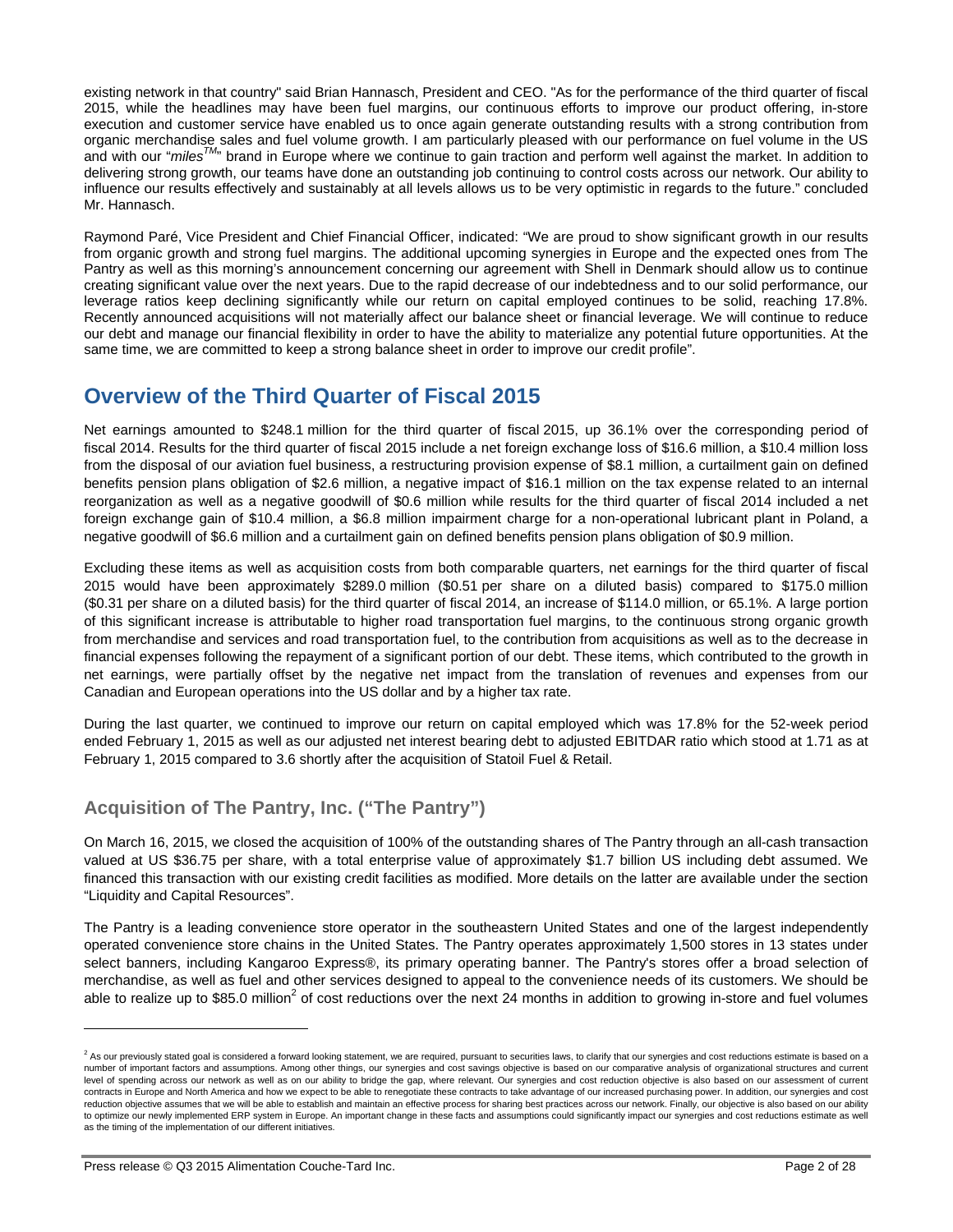in this geographic area through the combination of business awareness, sharing of each company's best practices and better supply conditions.

## **Outstanding transactions**

On March 17, 2015, we entered into an agreement with A/S Dansk Shell, to acquire their retail business, comprising 315 service-stations, their commercial fuel business and their aviation fuel business. The service-stations are located in Denmark and comprise 225 full-service stations, 75 automated fuel stations and 15 truck stops. Of the 315 sites 140 are owned by Shell, 115 are leased from third parties and 60 are dealer-owned. This transaction is subject to standard regulatory approvals and closing conditions and we expect it will close before the end of fiscal year 2016. We expect to finance this transaction with our available cash and existing credit facilities. We are already operating a strong network in Denmark and we believe this new acquisition would complement it very well while allowing us to realize strong synergies.

On March 16, 2015, we entered into an agreement with Cinco J, Inc., Tiger Tote Food Stores, Inc., and their affiliates to acquire 21 high volume company-operated stores in the States of Texas, Mississippi and Louisiana. Pursuant to this transaction, we would own the land and buildings for 18 sites and would lease the land and own the buildings for the remaining three sites. As part of this agreement we would also acquire 151 dealer fuel supply agreements and five development properties. This transaction is subject to standard regulatory approvals and closing conditions and we expect it will close during the first quarter of fiscal 2016. We expect to finance this transaction with our available cash and existing credit facilities.

## **Statoil Fuel & Retail**

#### *Quarterly results*

Our results for the 16 and 40-week periods ended February 1, 2015 include those of Statoil Fuel & Retail for the periods beginning October 13, 2014 and May 1, 2014, respectively and ending January 31, 2015, resulting in periods of 111 and 276 days, respectively. Our results for the 16 and 40-week periods ended February 2, 2014 include those of Statoil Fuel & Retail for the periods beginning October 14, 2013 and May 1, 2013, respectively and ending January 31, 2014, resulting in periods of 110 and 276 days, respectively.

Our consolidated balance sheet and store count as at February 1, 2015 include Statoil Fuel & Retail's balance sheet and store count as at January 31, 2015, as adjusted for significant transactions, if any, between those two dates.

The following table provides an overview of Statoil Fuel & Retail's accounting periods that will be incorporated in our upcoming consolidated financial statements:

| <b>Couche-Tard Quarters</b>                                                 | <b>Statoil Fuel &amp; Retail Equivalent Accounting Periods</b> | <b>Statoil Fuel &amp; Retail Balance</b><br>Sheet Date <sup>(1)</sup> |
|-----------------------------------------------------------------------------|----------------------------------------------------------------|-----------------------------------------------------------------------|
| 12-week period ending April 26, 2015<br>$(4th$ quarter of fiscal 2015)      | From February 1, 2015 to April 30, 2015                        | April 30, 2015                                                        |
| 12-week period ending July 19, 2015<br>$(1st$ quarter of fiscal 2016)       | From May 1, 2015 to July 19, 2015                              | June 30, 2015                                                         |
| 12-week period ending October 11, 2015<br>$(2^{nd}$ quarter of fiscal 2016) | From July 20, 2015 to October 11, 2015                         | September 30, 2015                                                    |
| 16-week period ending January 31, 2016<br>$(3rd$ quarter of fiscal 2016)    | From October 12, 2015 to January 31, 2016                      | January 31, 2016                                                      |

(1) The consolidated balance sheet will be adjusted for significant transactions, if any, occurring between Statoil Fuel & Retail balance sheet date and Couche-Tard balance sheet date.

#### *Synergies and cost reduction initiatives*

 $\overline{a}$ 

Since the acquisition of Statoil Fuel & Retail, we have been actively working on identifying and implementing available synergies and cost reduction opportunities. Our analysis show that opportunities are numerous and promising. Some can be implemented immediately while others may take more time to implement since they require rigorous analysis and planning. The goal is to find the right balance in order not to jeopardize ongoing activities and projects already underway.

During the 16-week period ended February 1, 2015, we recorded synergies and cost savings estimated at approximately \$19.0 million, before income taxes. These synergies and cost reductions mainly impacted operating, selling, administrative and general expenses as well as cost of sales. Since the acquisition, we estimate that total realized annual synergies and cost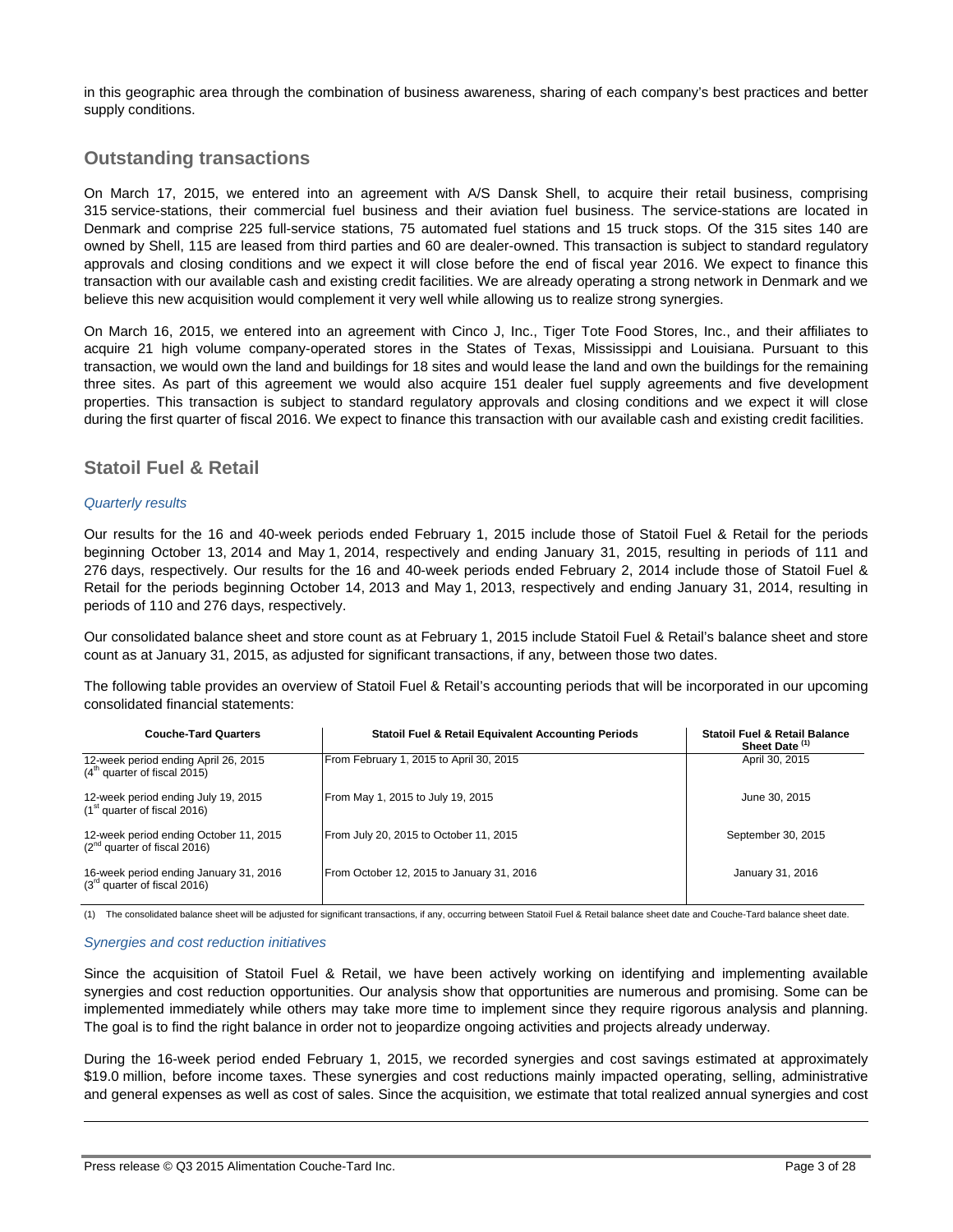savings amount to approximately \$140.0 million, before income taxes. We believe this amount does not necessarily represent the full annual impact of all of our initiatives.

These synergies and cost reductions came from a variety of sources including cost reductions following the delisting of Statoil Fuel & Retail, the renegotiation of certain agreements with our suppliers, the reduction of in-store costs and the restructuring of certain departments.

Our work of identification and implementation of available synergies and cost reduction opportunities is not over. Our teams continue to work actively on various projects that seem promising and which, along with the implementation and optimization of new information systems, should allow us to achieve our objectives. We therefore maintain our goal of annual synergies of up to \$200.0 million before the end of December 2015<sup>3</sup>.

### **Network growth**

#### *Multi-sites acquisitions*

Since the beginning of the year, we acquired 68 stores through multi-sites acquisitions.

#### *Single sites acquisition*

During the third quarter of fiscal 2015, we acquired eight company-operated stores through distinct transactions. Available cash was used for these acquisitions. Since the beginning of the year, we acquired 21 stores through distinct transactions.

#### *Store construction*

 $\overline{a}$ 

We completed the construction and the relocation of 18 new stores and reconstruction of seven existing stores during the third quarter of fiscal 2015. Since the beginning of fiscal 2015, we completed the construction and relocation of 36 new stores and the reconstruction of eight existing stores.

We believe we should be able to add to our network a total of 80 to 100 stores during fiscal year 2015 through the construction, the relocation, the reconstruction of existing stores and the acquisition of single stores, which would represent a significant increase compared to the previous fiscal year.

#### *Summary of changes in our stores network during the third quarter and first three quarters of fiscal 2015*

The following table presents certain information regarding changes in our stores network over the 16-week period ended February 1, 2015 $(1)$ :

|                                                                                           | 16-week period ended February 1, 2015 |               |                          |                                               |              |  |  |
|-------------------------------------------------------------------------------------------|---------------------------------------|---------------|--------------------------|-----------------------------------------------|--------------|--|--|
| Type of site                                                                              | Company-<br>operated <sup>(2)</sup>   | CODO $^{(3)}$ | DODO $(4)$               | <b>Franchised and</b><br>other affiliated (5) | <b>Total</b> |  |  |
| Number of sites, beginning of period                                                      | 6.290                                 | 580           | 539                      | 1.133                                         | 8,542        |  |  |
| Acquisitions                                                                              |                                       |               | $\overline{\phantom{a}}$ |                                               |              |  |  |
| Openings / constructions / additions                                                      | 18                                    |               | 11                       | 28                                            | 57           |  |  |
| Closures / disposals / withdrawals                                                        | (29)                                  | (4)           | (10)                     | (17)                                          | (60)         |  |  |
| Store conversion                                                                          |                                       | (3)           |                          |                                               |              |  |  |
| Number of sites, end of period                                                            | 6.288                                 | 573           | 542                      | 1,144                                         | 8,547        |  |  |
| Number of automated service stations included in the period<br>end figures <sup>(6)</sup> | 901                                   |               | 28                       |                                               | 929          |  |  |

<sup>&</sup>lt;sup>3</sup> As our previously stated goal is considered a forward looking statement, we are required, pursuant to securities laws, to clarify that our synergies and cost reductions estimate is based on a<br>number of important factor level of spending across our network as well as on our ability to bridge the gap, where relevant. Our synergies and cost reduction objective is also based on our assessment of current contracts in Europe and North America and how we expect to be able to renegotiate these contracts to take advantage of our increased purchasing power. In addition, our synergies and cost<br>reduction objective assumes that we to optimize our newly implemented ERP system in Europe. An important change in these facts and assumptions could significantly impact our synergies and cost reductions estimate as well as the timing of the implementation of our different initiatives.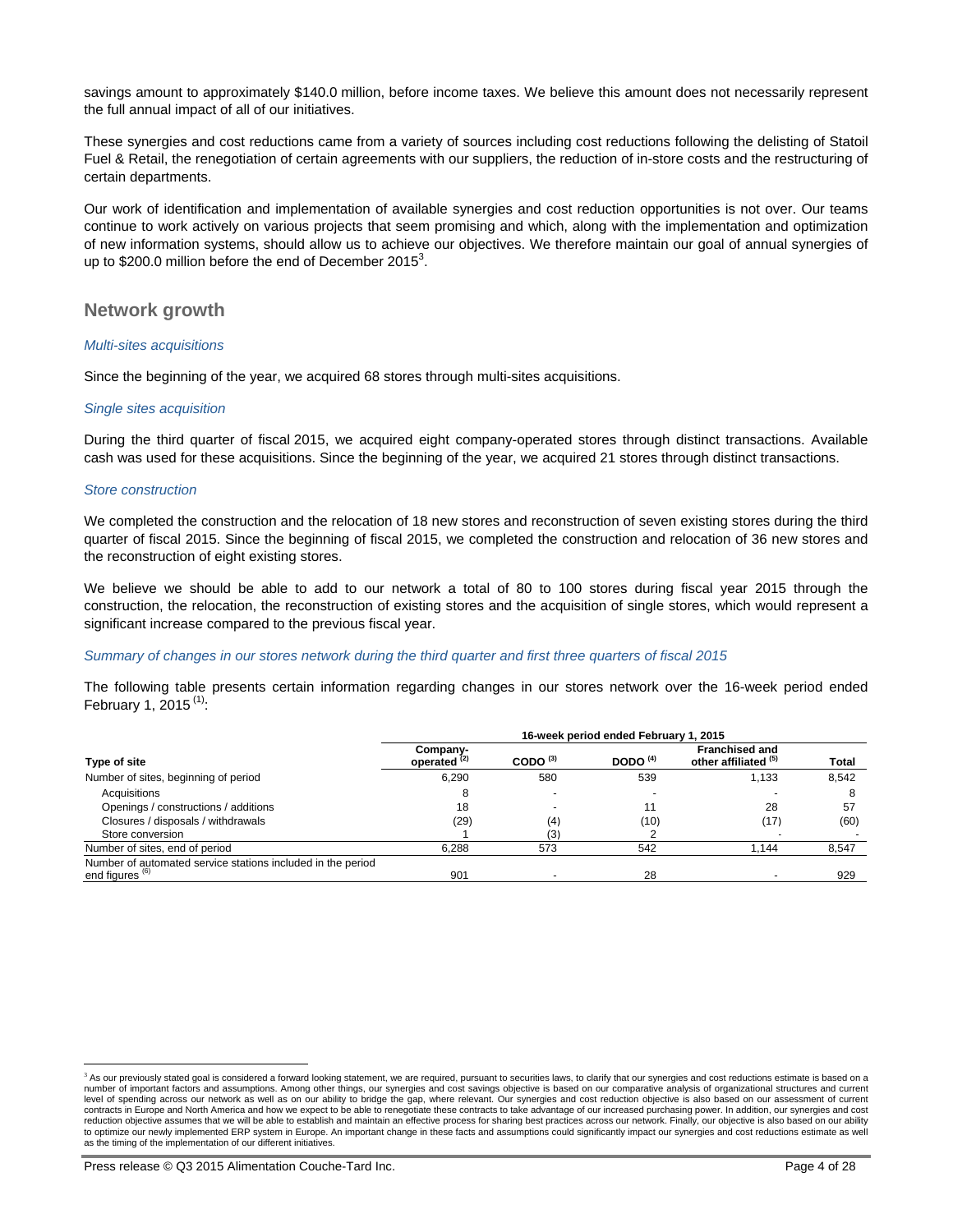The following table presents certain information regarding changes in our stores network over the 40-week period ended February 1, 2015<sup>(1):</sup>

|                                      | 40-week period ended February 1, 2015 |                          |            |                                               |              |  |  |
|--------------------------------------|---------------------------------------|--------------------------|------------|-----------------------------------------------|--------------|--|--|
| Type of site                         | Company-<br>operated <sup>(2)</sup>   | CODO $(3)$               | DODO $(4)$ | <b>Franchised and</b><br>other affiliated (5) | <b>Total</b> |  |  |
| Number of sites, beginning of period | 6.236                                 | 609                      | 529        | 1.125                                         | 8,499        |  |  |
| Acquisitions                         | 88                                    | $\overline{\phantom{a}}$ |            |                                               | 89           |  |  |
| Openings / constructions / additions | 36                                    | -                        | 20         | 83                                            | 139          |  |  |
| Closures / disposals / withdrawals   | (83)                                  | (14)                     | (19)       | (64)                                          | (180)        |  |  |
| Store conversion                     |                                       | (22)                     |            |                                               |              |  |  |
| Number of sites, end of period       | 6.288                                 | 573                      | 542        | 1.144                                         | 8.547        |  |  |

(1) These figures include 50% of the stores operated through RDK, a joint venture.<br>(2) Sites for which the real estate is controlled by Couche-Tard (through ownership or lease agreements) and for which the stores (and/or t Couche-Tard or one of its commission agent.

(3) Sites for which the real estate is controlled by Couche-Tard (through ownership or lease agreements) and for which the stores (and/or the service-stations) are operated by an independent operator in exchange for rent and to which Couche-Tard supplies road transportation fuel through supply contracts. Some of these sites are subject to a franchising, licensing or other similar agreement under one of our main or secondary banners.

(4) Sites controlled and operated by independent operators to which Couche-Tard supplies road transportation fuel through supply contracts. Some of these sites are subject to a franchising, licensing or other similar agreement under one of our main or secondary banners.

(5) Stores operated by an independent operator through a franchising, licensing or other similar agreement under one of our main or secondary banners.<br>(6) These sites sell road transportation fuel only.

These sites sell road transportation fuel only.

In addition, about 4,600 stores are operated by independent operators under the Circle K banner in 12 other countries or regions worldwide (China, Guam, Honduras, Hong Kong, Indonesia, Japan, Macau, Malaysia, Mexico, the Philippines, Vietnam and the United Arab Emirates) which brings to more than 13,100 the number of sites in our network.

## **Disposal of the aviation fuel business**

On December 31, 2014, we closed the sale of our aviation fuel business through a share purchase agreement pursuant to which BP Global Investments Ltd. acquired 100% of all issued and outstanding shares of Statoil Fuel & Retail Aviation AS for total proceeds from disposal of \$107.8 million of which \$13.2 million is receivable as at February 1, 2015. We recognized a preliminary loss on disposal of \$10.4 million as well as a preliminary curtailment gain on defined benefits pension plans obligation of \$2.6 million in relation to this sale transaction. The disposal also resulted in a \$1.9 million loss on cumulative translation adjustments being reclassified to earnings and included on the foreign exchange loss (gain) line in the consolidated statements of earnings. These preliminary figures are subject to change until final closing adjustments. The total impact of this transaction on net earnings of the third quarter and the first three quarters of fiscal 2015 was a net loss of approximately \$7.4 million (net of income taxes of \$2.3 million).

## **Restructuring costs**

As part of our cost reduction initiatives and the search for synergies aimed at improving our efficiency, we made the decision to proceed with the restructuring of certain activities of our European operations. As such, an additional restructuring provision of \$8.1 million was recorded during the third quarter of fiscal 2015 in line with our plans and the budget process.

## **Hedge of the net investment in foreign operations**

As of October 13, 2014, we designated our entire US dollar denominated long-term debt as a foreign exchange hedge of our net investment in our US operations. Accordingly, the gains or losses arising from the translation of the US dollar denominated debt that are determined to be an effective hedge are recognized in Other comprehensive income, counterbalancing gains and losses arising from translation of our net investment in our US operations. Should a portion of the hedging relationship become ineffective, the ineffective portion would be recorded in the consolidated statement of earnings under Operating, selling, administrative and general expenses. During the third quarter of fiscal 2015, an exchange loss of \$86.6 million before income taxes was recorded to Other comprehensive income in line with this hedge.

## **Dividends**

During its March 17, 2015 meeting, the Corporation's Board of Directors declared a quarterly dividend of CA4.5¢ per share for the third quarter of fiscal 2015 to shareholders on record as at March 26, 2015 and approved its payment for April 9, 2015. This is an eligible dividend within the meaning of the Income Tax Act of Canada.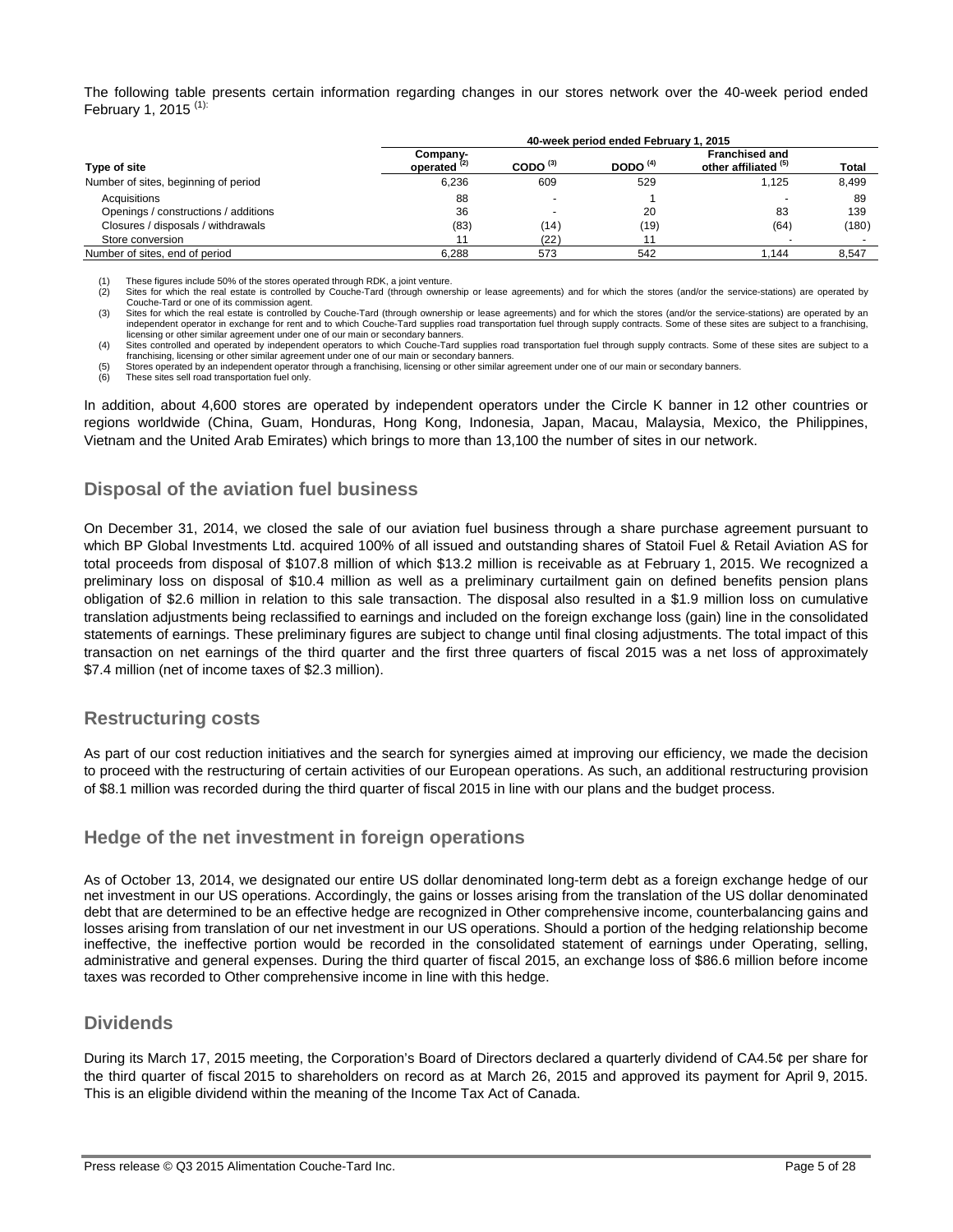## **Outstanding shares and stock options**

As at March 13, 2015, Couche-Tard had 148,101,840 Class A multiple voting shares and 418,098,607 Class B subordinate voting shares issued and outstanding. In addition, as at the same date, Couche-Tard had 2,462,671 outstanding stock options for the purchase of Class B subordinate voting shares.

# **Exchange Rate Data**

We use the US dollar as our reporting currency which provides more relevant information given the predominance of our operations in the United States and the significant portion of our debt denominated in US dollars, taking into account our cross currency interest rate swaps.

The following table sets forth information about exchange rates based upon closing rates expressed as US dollars per comparative currency unit:

|                                | 16-week periods ended   |                  | 40-week periods ended |                  |
|--------------------------------|-------------------------|------------------|-----------------------|------------------|
|                                | <b>February 1, 2015</b> | February 2, 2014 | February 1, 2015      | February 2, 2014 |
| Average for period             |                         |                  |                       |                  |
| Canadian Dollar <sup>(1)</sup> | 0.8625                  | 0.9394           | 0.9043                | 0.9566           |
| Norwegian Krone <sup>(2)</sup> | 0.1398                  | 0.1641           | 0.1526                | 0.1667           |
| Swedish Krone <sup>(2)</sup>   | 0.1308                  | 0.1536           | 0.1397                | 0.1529           |
| Danish Krone <sup>(2)</sup>    | 0.1642                  | 0.1826           | 0.1730                | 0.1793           |
| Zloty $(2)$                    | 0.2886                  | 0.3258           | 0.3071                | 0.3172           |
| Euro $(2)$                     | 1.2235                  | 1.3622           | 1.2925                | 1.3371           |
| Lats $(2)$                     | -                       | 1.9384           | -                     | 1.9050           |
| Litas $(3)$                    | 0.3611                  | 0.3945           | 0.3794                | 0.3873           |
| Ruble <sup>(2)</sup>           | 0.0187                  | 0.0303           | 0.0233                | 0.0307           |

|                 | As at February 1, 2015 | As at April 27, 2014 |
|-----------------|------------------------|----------------------|
| Period end      |                        |                      |
| Canadian Dollar | 0.7867                 | 0.9061               |
| Norwegian Krone | 0.1290                 | 0.1681               |
| Swedish Krone   | 0.1209                 | 0.1537               |
| Danish Krone    | 0.1517                 | 0.1858               |
| Zloty           | 0.2699                 | 0.3301               |
| Euro            | 1.1290                 | 1.3870               |
| Litas           |                        | 0.4018               |
| Ruble           | 0.0142                 | 0.0281               |

(1) Calculated by taking the average of the closing exchange rates of each day in the applicable period.<br>(2) Average rate for the period from October 13, 2014 to January 31, 2015 for the 16-week period ended February 1, 20 ended February 1, 2015, from October 14, 2013 to January 31, 2014 for the 16-week period ended February 2, 2014 and from May 1, 2013 to January 31, 2014 for the 40-week

period ended February 2, 2014. Calculated using the average exchange rate at the close of each day for the stated period.<br>(3) On January 1, 2015, Lithuania changed its currency from litas to euro. The average rate is for t February 1, 2015, from May 1, 2014 to December 31, 2014 for the 40-week period ended February 1, 2015, from October 14, 2013 to January 31, 2014 for the 16-week period ended February 2, 2014 and from May 1, 2013 to January 31, 2014 for the 40-week period ended February 2, 2014. Calculated using the average exchange rate at the close of each day for the stated period.

On January 1, 2015, Lithuania changed its official currency from the litas to euro. Results from the Lithuanian operations prior to the conversion date were converted using the litas exchange rates as described in footnote 3 above while results from the Lithuanian operations following this date were converted using euro exchange rates. Balance sheet items from Lituanian operations as at February 1, 2015 were converted using the euro exchange rate. This change in currency did not materially affect our consolidated financial statements.

Considering we use the US dollar as our reporting currency, in our consolidated financial statements and in the present document, results from our Canadian, European and corporate operations are translated into US dollars using the average rate for the period. Unless otherwise indicated, variances and explanations regarding changes in the foreign exchange rate and the volatility of the Canadian dollar and European currencies which we discuss in the present document are therefore related to the translation into US dollars of our Canadian, European and corporate operations results.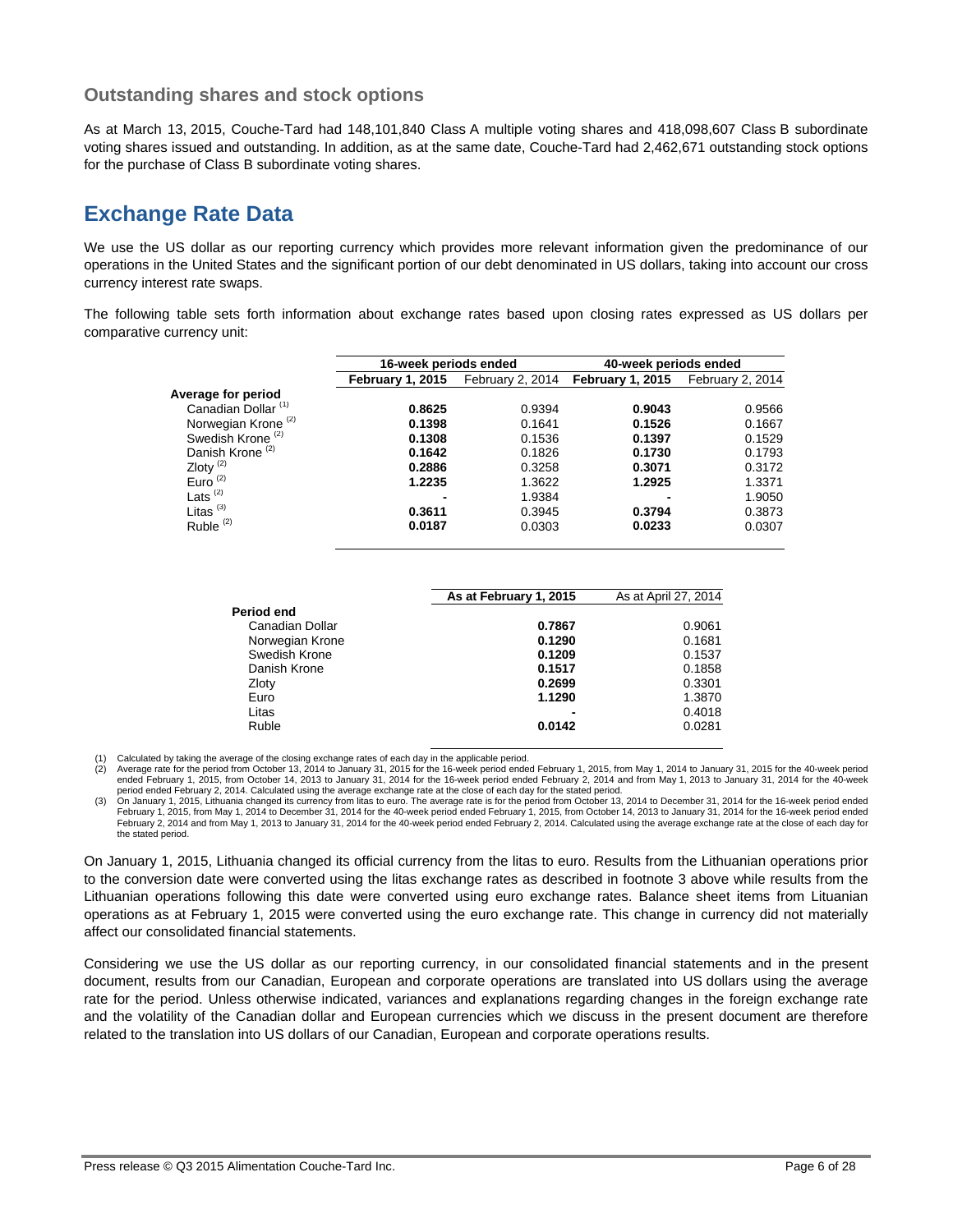## **Summary analysis of consolidated results for the third quarter and first three quarters of fiscal 2015**

The following table highlights certain information regarding our operations for the 16 and 40-week periods ended February 1, 2015 and February 2, 2014.

|                                                                                            | 16-week period ended<br>40-week period ended |                          |                  |                      |                     |                |
|--------------------------------------------------------------------------------------------|----------------------------------------------|--------------------------|------------------|----------------------|---------------------|----------------|
| (In millions of US dollars, unless otherwise stated)                                       | February 1,                                  | February 2,              |                  | February 1,          | February 2,         |                |
| <b>Statement of Operations Data:</b>                                                       | 2015                                         | 2014                     | Variation %      | 2015                 | 2014                | Variation %    |
| Merchandise and service revenues (1):                                                      |                                              |                          |                  |                      |                     |                |
| <b>United States</b>                                                                       | 1,494.5                                      | 1,399.0                  | 6.8              | 3,884.8              | 3,699.6             | 5.0            |
| Europe<br>Canada                                                                           | 282.5<br>553.0                               | 305.9<br>585.9           | (7.6)<br>(5.6)   | 778.3<br>1,591.2     | 793.5<br>1,661.7    | (1.9)<br>(4.2) |
| Total merchandise and service revenues                                                     | 2,330.0                                      | 2,290.8                  | 1.7              | 6,254.3              | 6,154.8             | 1.6            |
| Road transportation fuel revenues:                                                         |                                              |                          |                  |                      |                     |                |
| <b>United States</b>                                                                       | 3,706.9                                      | 4,475.5                  | (17.2)           | 11,346.2             | 11,743.9            | (3.4)          |
| Europe                                                                                     | 1,839.0                                      | 2,625.8                  | (30.0)           | 5,756.1              | 6,739.6             | (14.6)         |
| Canada                                                                                     | 696.3<br>6.242.2                             | 858.1<br>7.959.4         | (18.9)<br>(21.6) | 2,115.1<br>19.217.4  | 2,270.4<br>20.753.9 | (6.8)          |
| Total road transportation fuel revenues<br>Other revenues <sup>(2)</sup> :                 |                                              |                          |                  |                      |                     | (7.4)          |
| <b>United States</b>                                                                       | 5.0                                          | 5.1                      | (2.0)            | 12.1                 | 11.0                | 10.0           |
| Europe                                                                                     | 528.6                                        | 837.8                    | (36.9)           | 1,755.3              | 2,084.2             | (15.8)         |
| Canada                                                                                     | 0.1                                          | 0.1                      |                  | 0.4                  | 0.4                 |                |
| Total other revenues                                                                       | 533.7                                        | 843.0                    | (36.7)           | 1,767.8              | 2,095.6             | (15.6)         |
| <b>Total revenues</b>                                                                      | 9,105.9                                      | 11,093.2                 | (17.9)           | 27,239.5             | 29,004.3            | (6.1)          |
| Merchandise and service gross profit <sup>(1)</sup> :<br><b>United States</b>              | 490.1                                        | 457.0                    | 7.2              | 1,272.7              | 1,204.8             | 5.6            |
| Europe                                                                                     | 115.8                                        | 132.3                    | (12.5)           | 321.8                | 328.7               | (2.1)          |
| Canada                                                                                     | 178.3                                        | 191.4                    | (6.8)            | 525.0                | 553.0               | (5.1)          |
| Total merchandise and service gross profit                                                 | 784.2                                        | 780.7                    | 0.4              | 2,119.5              | 2,086.5             | 1.6            |
| Road transportation fuel gross profit:                                                     |                                              |                          |                  |                      |                     |                |
| <b>United States</b>                                                                       | 365.7                                        | 226.5                    | 61.5             | 877.9                | 636.7               | 37.9           |
| Europe<br>Canada                                                                           | 240.9<br>47.4                                | 278.9<br>48.5            | (13.6)<br>(2.3)  | 697.4<br>132.1       | 717.4<br>129.9      | (2.8)<br>1.7   |
| Total road transportation fuel gross profit                                                | 654.0                                        | 553.9                    | 18.1             | 1,707.4              | 1,484.0             | 15.1           |
| Other revenues gross profit (2):                                                           |                                              |                          |                  |                      |                     |                |
| <b>United States</b>                                                                       | 5.0                                          | 5.1                      | (2.0)            | 12.1                 | 11.0                | 10.0           |
| Europe                                                                                     | 87.6                                         | 110.8                    | (20.9)           | 259.6                | 291.3               | (10.9)         |
| Canada                                                                                     | 0.1                                          | 0.1                      |                  | 0.4                  | 0.4                 |                |
| Total other revenues gross profit<br><b>Total gross profit</b>                             | 92.7<br>1,530.9                              | 116.0<br>1,450.6         | (20.1)<br>5.5    | 272.1<br>4,099.0     | 302.7<br>3,873.2    | (10.1)<br>5.8  |
| Operating, selling, administrative and general expenses                                    | 978.8                                        | 1,037.6                  | (5.7)            | 2,545.4              | 2,601.1             | (2.1)          |
| Loss on disposal of the aviation fuel business                                             | 10.4                                         |                          | 100.0            | 10.4                 |                     | 100.0          |
| Restructuring costs                                                                        | 8.1                                          | $\overline{\phantom{a}}$ | 100.0            | 8.1                  |                     | 100.0          |
| Curtailment gain on defined benefits pension plans                                         |                                              |                          |                  |                      |                     |                |
| obligation                                                                                 | (2.6)                                        | (0.9)                    | 188.9            | (2.6)                | (0.9)               | 188.9          |
| Negative goodwill<br>Depreciation, amortization and impairment of property                 | (0.6)                                        | (6.6)                    | (90.9)           | (1.1)                | (48.2)              | (97.7)         |
| and equipment, intangibles and other assets                                                | 152.4                                        | 186.0                    | (18.1)           | 401.8                | 441.2               | (8.9)          |
| <b>Operating income</b>                                                                    | 384.4                                        | 234.5                    | 63,9             | $\overline{1,}137.0$ | 880.0               | 29.2           |
| Net earnings                                                                               | 248.1                                        | 182.3                    | 36.1             | 804.0                | 667.1               | 20.5           |
| <b>Other Operating Data:</b>                                                               |                                              |                          |                  |                      |                     |                |
| Merchandise and service gross margin (1):                                                  |                                              |                          |                  |                      |                     |                |
| Consolidated<br><b>United States</b>                                                       | 33.7%<br>32.8%                               | 34.1%<br>32.7%           | (0.4)<br>0.1     | 33.9%<br>32.8%       | 33.9%<br>32.6%      | 0.2            |
| Europe                                                                                     | 41.0%                                        | 43.2%                    | (2.2)            | 41.3%                | 41.4%               | (0.1)          |
| Canada                                                                                     | 32.2%                                        | 32.7%                    | (0.5)            | 33.0%                | 33.3%               | (0.3)          |
| Growth of same-store merchandise revenues (3) (4).                                         |                                              |                          |                  |                      |                     |                |
| <b>United States</b><br>Europe                                                             | 4.5%<br>1.7%                                 | 3.8%<br>0.9%             |                  | 3.4%<br>1.6%         | 3.7%<br>1.3%        |                |
| Canada                                                                                     | 3.6%                                         | 2.2%                     |                  | 3.3%                 | 2.0%                |                |
| Road transportation fuel gross margin:                                                     |                                              |                          |                  |                      |                     |                |
| United States (cents per gallon) <sup>(4</sup>                                             | 24.93                                        | 17.02                    | 46.5             | 24.15                | 19.12               | 26.3           |
| Europe (cents per litre) <sup>(5)</sup>                                                    | 9.81                                         | 11.44                    | (14.2)           | 10.90                | 11.07               | (1.5)          |
| Canada (CA cents per litre) <sup>(4)</sup><br>Volume of road transportation fuel sold (5): | 6.12                                         | 5.87                     | 4.3              | 6.39                 | 6.01                | 6.3            |
| United States (millions of gallons)                                                        | 1,491.3                                      | 1,403.1                  | 6.3              | 3,720.3              | 3,519.3             | 5.7            |
| Europe (millions of litres)                                                                | 2,455.1                                      | 2,437.8                  | 0.7              | 6,400.0              | 6,482.6             | (1.3)          |
| Canada (millions of litres)                                                                | 904.1                                        | 888.0                    | 1.8              | 2,326.4              | 2,282.7             | 1.9            |
| Growth of (decrease in) same-store road                                                    |                                              |                          |                  |                      |                     |                |
| transportation fuel volume $(4)$ :<br><b>United States</b>                                 | 2.8%                                         | 1.3%                     |                  | 2.3%                 | 1.4%                |                |
| Europe                                                                                     | 2.1%                                         | 2.7%                     |                  | 2.0%                 | 2.2%                |                |
| Canada                                                                                     | $(0.5\%)$                                    | 2.1%                     |                  | (0.5%                | 1.2%                |                |
| Per Share Data:                                                                            |                                              |                          |                  |                      |                     |                |
| Basic net earnings per share (dollars per share)                                           | 0.44                                         | 0.32                     | 37.5             | 1.42                 | 1.18                | 20.3           |
| Diluted net earnings per share (dollars per share)                                         | 0.44                                         | 0.32                     | 37.5             | 1.41                 | 1.17                | 20.5           |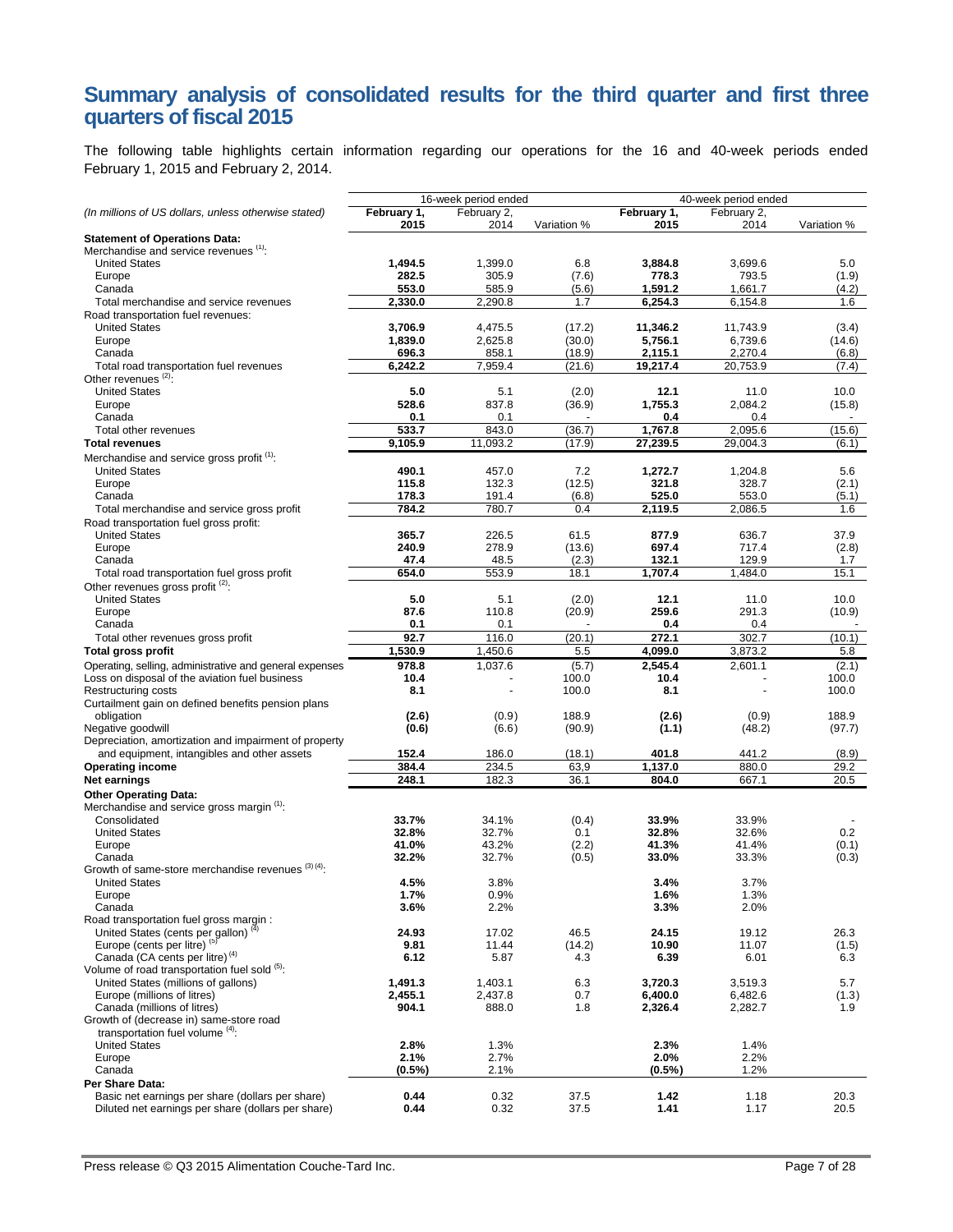|                                                                    | February 1, 2015 | April 27, 2014 | Variation \$ |
|--------------------------------------------------------------------|------------------|----------------|--------------|
| <b>Balance Sheet Data:</b>                                         |                  |                |              |
| Total assets                                                       | 8.881.8          | 10.545.0       | (1,663.2)    |
| Interest-bearing debt                                              | 1.678.1          | 2.606.4        | (928.3)      |
| Shareholders' equity                                               | 3,958.3          | 3.962.4        | (4.1)        |
| <b>Indebtedness Ratios:</b>                                        |                  |                |              |
| Net interest-bearing debt/total capitalization (6)                 | 0.23:1           | 0.35:1         |              |
| Net interest-bearing debt/Adjusted EBITDA <sup>(7)</sup>           | 0.64:1           | 1.32:1         |              |
| Adjusted net interest bearing debt/Adjusted EBITDAR <sup>(8)</sup> | 1.71:1           | 2.44:1         |              |
| <b>Returns:</b>                                                    |                  |                |              |
| Return on equity <sup>(9)</sup>                                    | 24.6%            | 22.6%          |              |
| Return on capital employed (10)                                    | 17.8%            | 13.3%          |              |

(1) Includes revenues derived from franchise fees, royalties, suppliers rebates on some purchases made by franchisees and licensees as well as merchandise wholesale<br>(2) Includes revenues from rental of assets, from sale of

Includes revenues from rental of assets, from sale of aviation and marine fuel, heating oil, kerosene, lubricants and chemicals.

(3) Does not include services and other revenues (as described in footnote 1 above). Growth in Canada is calculated based on Canadian dollars. Growth in Europe is calculated based on Norwegian krones.

(4) For company-operated stores only.

 $(5)$  Total road transportation fuel.<br> $(6)$  This ratio is presented for info This ratio is presented for information purposes only and represents a measure of financial condition used especially in financial circles. It represents the following calculation: longterm interest-bearing debt, net of cash and cash equivalents and temporary investments divided by the addition of equity and long-term debt, net of cash and cash equivalents and<br>temporary investments. It does not have a st corporations.

(7) This ratio is presented for information purposes only and represents a measure of financial condition used especially in financial circles. It represents the following calculation: longterm interest-bearing debt, net of cash and cash equivalents and temporary investments divided by EBITDA (Earnings Before Interest, Tax, Depreciation, Amortization and Impairment) adjusted for restructuring costs, loss on disposal of the aviation fuel business, curtailment gain on certain defined benefits pension plans obligation and negative goodwill. It does not have a standardized meaning prescribed by IFRS and therefore may not be comparable to similar measures presented by other public corporations.

-8) This ratio is presented for information purposes only and represents a measure of financial condition used especially in financial circles. It represents the following calculation: long-<br>term interest-bearing debt plus Tax, Depreciation, Amortization, Impairment and Rent expense) adjusted for restructuring costs, loss on disposal of the aviation fuel business, curtailment gain on certain defined benefits pension plans obligation as well as negative goodwill. It does not have a standardized meaning prescribed by IFRS and therefore may not be comparable to similar measures presented by other public corporations.

(9) This ratio is presented for information purposes only and represents a measure of performance used especially in financial circles. It represents the following calculation: net earnings divided by average equity for the corresponding period. It does not have a standardized meaning prescribed by IFRS and therefore may not be comparable to similar measures presented by other public corporations.

(10) This ratio is presented for information purposes only and represents a measure of performance used especially in financial circles. It represents the following calculation: earnings before income taxes and interests divided by average capital employed for the corresponding period. Capital employed represents total assets less short-term liabilities not bearing<br>interests. It does not have a standardize

## **Revenues**

Our revenues were \$9.1 billion in the third quarter of fiscal 2015, down \$2.0 billion, a decrease of 17.9%, mainly attributable to lower road transportation fuel average retail prices and to the negative net impact from the translation of revenues of our Canadian and European operations into US dollars. Those items contributing to the reduction in total revenues were partly offset by the continued growth in same-store merchandise revenues and road transportation fuel volume in both North America and Europe as well as by the contribution from acquisitions and from our new stores.

For the first three quarters of fiscal 2015, our revenues were down \$1.8 billion, a decrease of 6.1% compared to the first three quarters of fiscal 2014 for the same reasons as the third quarter.

More specifically, the growth of merchandise and service revenues for the third quarter of fiscal 2015 was \$39.2 million. Excluding the negative net impact from the translation of our European and Canadian operations into US dollars, consolidated merchandise and service revenues increased by \$124.5 million or 5.4%. This increase is attributable to the contribution from acquisitions amounting to approximately \$31.4 million as well as to strong organic growth throughout our network. Same-store merchandise revenues increased by 4.5% in the United States, by 3.6% in Canada and by 1.7% in Europe. Our performance is attributable to our dynamic merchandising strategies, our competitive offer as well as to our expanded fresh food offer which is attracting more customers in our stores.

For the first three quarters of fiscal 2015, the growth of merchandise and service revenues was \$99.5 million. Excluding the negative net impact from the translation of our European and Canadian operations into US dollars, consolidated merchandise and service revenues increased by \$233.0 million or 3.8%. This increase is mostly attributable to the increase in same-store merchandise revenues of 3.4% in the United States, of 3.3% in Canada and of 1.6% in Europe of as well as to the contribution from acquisitions.

Road transportation fuel revenues decreased by \$1.7 billion in the third quarter of fiscal 2015. Excluding the negative net impact from the translation of revenues of our Canadian and European operations into US dollars, road transportation fuel revenues decreased by \$1.3 billion or 16.9%. This decrease was mainly attributable to the overall lower road transportation fuel average retail price, which had a negative impact of approximately \$1.4 billion as well as to the impact on our European wholesale segment of the non-renewal of several low return fuel supply contracts. These items contributing to the reduction in road transportation fuel revenues were partly offset by the contribution from acquisitions amounting to approximately \$105.0 million, the contribution from our recently opened stores as well as by organic growth. Same-store road transportation fuel volume increased by 2.8% in the United States and by 2.1% in Europe while it decreased by 0.5% in Canada.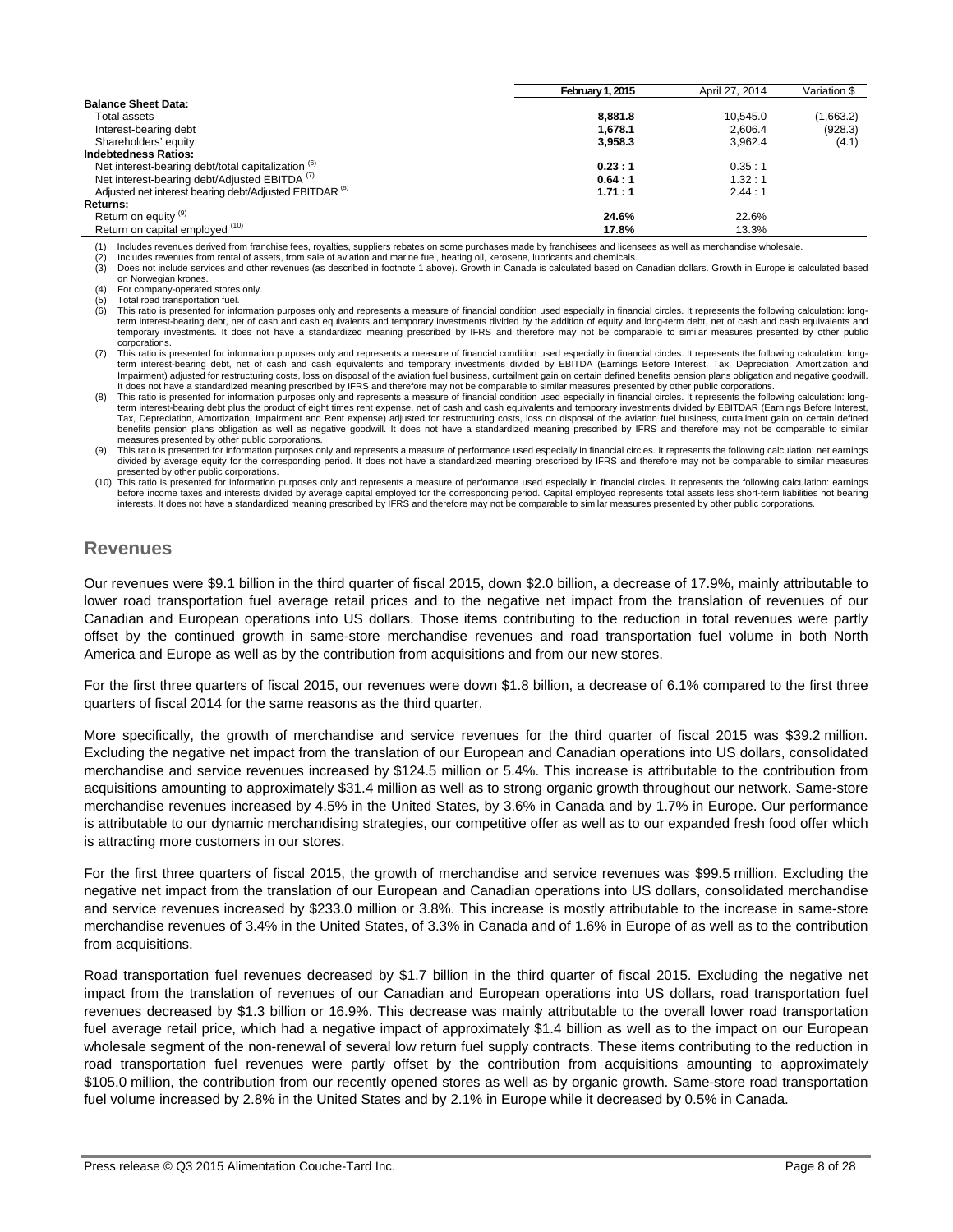The following table shows the average retail price of road transportation fuel in our markets, starting with the fourth quarter of the fiscal year ended April 28, 2013:

| Quarter                               | $\Lambda^{\text{th}}$ | ⊿ st   | $\gamma$ <sup>nd</sup> | ეrd    | Weighted<br>average |
|---------------------------------------|-----------------------|--------|------------------------|--------|---------------------|
| 52-week period ended February 1, 2015 |                       |        |                        |        |                     |
| United States (US dollars per gallon) | 3.47                  | 3.59   | 3.36                   | 2.54   | 3.18                |
| Europe (US cents per litre)           | 104.11                | 101.53 | 95.18                  | 73.99  | 92.53               |
| Canada (CA cents per litre)           | 118.74                | 121.64 | 117.00                 | 96.27  | 112.11              |
| 52-week period ended February 2, 2014 |                       |        |                        |        |                     |
| United States (US dollars per gallon) | 3.61                  | 3.51   | 3.45                   | 3.24   | 3.44                |
| Europe (US cents per litre)           | 103.80                | 100.72 | 103.25                 | 107.49 | 104.31              |
| Canada (CA cents per litre)           | 115.65                | 114.53 | 117.05                 | 113.11 | 114.94              |

For the first three quarters of fiscal 2015, road transportation fuel revenues decreased by \$1.5 billion. Excluding the negative net impact from the translation of revenues of our Canadian and European operations into US dollars, road transportation fuel revenues decreased by \$1.0 billion or 5.0%. This decrease was mainly attributable to the lower average retail price of road transportation fuel which generated a decrease in revenues of approximately \$1.5 billion, partially offset by acquisitions which contributed to an increase in revenues of approximately \$290.2 million as well as by organic growth. Same-store road transportation fuel volume increased by 2.3% in the United States and by 2.0% in Europe while it decreased by 0.5% in Canada.

Other revenues decreased by \$309.3 million in the third quarter of fiscal 2015 and by \$327.8 million in the first three quarters of fiscal 2015. This decrease is mainly attributable to the negative net impact from the translation of revenues of our European operations into US dollars, the disposal of the aviation fuel business as well to the decrease in marine fuel sales due to lower fuel price and volume.

## **Gross profit**

In the third quarter of fiscal 2015, the consolidated merchandise and service gross profit was \$784.2 million, an increase of \$3.5 million compared with the corresponding quarter of fiscal 2014. Excluding the negative net impact from the translation of our European and Canadian operations into US dollars, consolidated merchandise and service gross profit increased by \$36.5 million or 4.7%. This increase is mainly attributable to the contribution from acquisitions which amounted to approximately \$10.0 million and to organic growth. In the United States, the gross margin increased by 0.1%, while it decreased by 2.2% and 0.5%, in Europe and in Canada respectively. Overall, this performance reflects changes in the product-mix, the improvements we brought to our supply terms as well as our merchandising strategy in line with market competitiveness and economic conditions within each market. More specifically, in the United States, the gross margin was positively impacted by the continuous growth in fresh food sales as well as by diminished promotion activity compared to the previous year. In Europe, the decrease in the gross margin is attributable to changes in our product-mix associated with changing weather conditions year-over-year. On a year-to-date basis, the margin in Europe was comparable to last year. In Canada, the decrease is attributable to changes in our product-mix in favor of lower margin categories, including cigarettes and to higher promotional activities. This decrease in margin in Canada was largely offset by the benefits from increased sales.

During the first three quarters of fiscal 2015, the consolidated merchandise and service gross profit was \$2.1 billion, an increase of \$33.0 million compared with the corresponding period of fiscal 2014. Excluding the negative net impact from the translation of our European and Canadian operations into US dollars, consolidated merchandise and service gross profit increased by \$82.0 million or 3.9%. The gross margin was 32.8% in the United States, an increase of 0.2%, it was 33.0% in Canada, down 0.3% while in Europe, it was 41.3%, a decrease of 0.1%.

In the third quarter of fiscal 2015, the road transportation fuel gross margin for our company-operated stores in the United States increased by 7.91¢ per gallon, from 17.02¢ per gallon last year to 24.93¢ per gallon this year. For our companyoperated stores in Canada, the gross margin also increased to CA6.12¢ per litre compared with CA5.87¢ per litre for the third quarter of fiscal 2014. In Europe, the total road transportation fuel gross margin was 9.81 ¢ per litre for the third quarter of fiscal 2015, a decrease of 1.63¢ per litre compared with 11.44¢ per litre for the third quarter of fiscal 2014. This decrease is entirely attributable to the impact of the translation of our European results into US dollars. In local currencies, the margin in Europe was relatively stable. The road transportation fuel gross margin of our company-operated stores in the United States as well as the impact of expenses related to electronic payment modes for the last eight quarters, starting with the fourth quarter of fiscal year ended April 28, 2013, were as follows: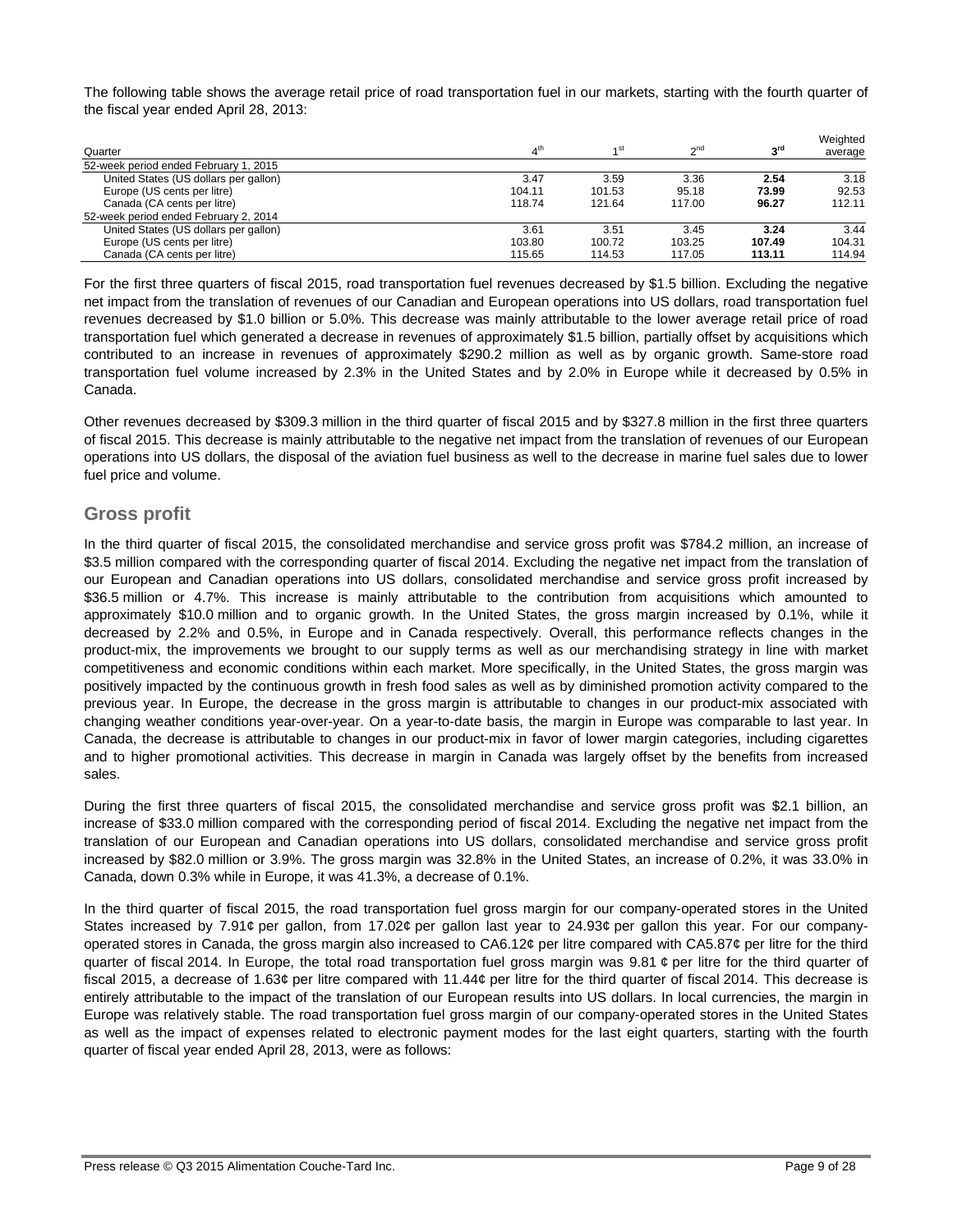(US cents per gallon)

|                                                                  |                       |       |                      |                 | Weighted |
|------------------------------------------------------------------|-----------------------|-------|----------------------|-----------------|----------|
| Quarter                                                          | $\Lambda^{\text{th}}$ |       | $\sim$ <sup>nd</sup> | <sub>o</sub> rd | average  |
| 52-week period ended February 1, 2015                            |                       |       |                      |                 |          |
| Before deduction of expenses related to electronic payment modes | 14.85                 | 23.08 | 24.17                | 24.93           | 22.05    |
| Expenses related to electronic payment modes                     | 4.98                  | 5.27  | 5.03                 | 4.33            | 4.85     |
| After deduction of expenses related to electronic payment modes  | 9.87                  | 17.81 | 19.14                | 20.60           | 17.20    |
| 52-week period ended February 2, 2014                            |                       |       |                      |                 |          |
| Before deduction of expenses related to electronic payment modes | 19.30                 | 19.42 | 21.56                | 17.02           | 19.17    |
| Expenses related to electronic payment modes                     | 5.03                  | 4.99  | 5.04                 | 4.79            | 4.95     |
| After deduction of expenses related to electronic payment modes  | 14.27                 | 14.43 | 16.52                | 12.23           | 14.22    |

As demonstrated by the table above, road transportation fuel margin are volatile from a quarter to another. Expenses related to electronic payment modes and associated volatility are not as significant in Europe and in Canada.

For the first three quarters of fiscal 2015, the road transportation fuel gross margin for our company-operated stores in the United States increased by 5.03  $\phi$  per gallon, from 19.12  $\phi$  per gallon last fiscal year to 24.15  $\phi$  per gallon this fiscal year. In Canada, the margin also increased, reaching CA6.39¢ per litre compared with CA6.01¢ per litre for the comparable period of fiscal 2014. The total road transportation fuel margin in Europe stood at 10.90  $\phi$  per litre, a decrease of 0.17  $\phi$  per litre, mainly attributable to the negative impact of the currency translation.

## **Operating, selling, administrative and general expenses**

For the third quarter and first three quarters of fiscal 2015, operating, selling, administrative and general expenses decreased by 5.7% and by 2.1%, respectively, compared with corresponding periods of fiscal 2014 but increased by 0.6% for both periods, if we exclude certain items, as demonstrated by the following table:

|                                                                        | 16-week period ended<br>February 1, 2015 | 40-week period ended<br>February 1, 2015 |
|------------------------------------------------------------------------|------------------------------------------|------------------------------------------|
| Total variance as reported                                             | (5.7%)                                   | $(2.1\%)$                                |
| Subtract:                                                              |                                          |                                          |
| Increase from incremental expenses related to acquisitions             | 1.3%                                     | 0.9%                                     |
| Decrease from lower electronic payment fees, excluding acquisitions    | (0.7%                                    |                                          |
| Decrease from the net impact of foreign exchange translation           | $(6.3\%)$                                | $(3.4\%)$                                |
| Reduction of expenses following the sale of the aviation fuel business | $(0.5\%)$                                | (0.2%                                    |
| Acquisition costs recognized to earnings of fiscal 2015                |                                          | 0.1%                                     |
| Acquisition costs recognized to earnings of fiscal 2014                | $(0.1\%)$                                | $(0.1\%)$                                |
| <b>Remaining variance</b>                                              | 0.6%                                     | 0.6%                                     |

The remaining variances are mainly due to normal inflation as well as to higher expenses needed to support our organic growth partly offset by continuous optimization of our processes as well as by benefits from our synergies and cost reductions in Europe. We continue to favour a tight control of our costs throughout the organization while making sure to maintain the quality of service we offer our clients.

## **Earnings before interests, taxes, depreciation, amortization and impairment (EBITDA) and adjusted EBITDA**

During the third quarter of fiscal 2015, EBITDA increased by 28.1% compared to the same quarter last year, reaching \$544.5 million. Net of acquisition costs recorded to earnings, acquisitions contributed approximately \$5.3 million to EBITDA, while the variation in exchange rates had a negative net impact of approximately \$25.0 million. As for the first three quarters of fiscal 2015, EBITDA increased by 16.1% compared to the same period of fiscal 2014, reaching \$1,556.3 million. Net of acquisition costs recorded to earnings, acquisitions contributed approximately \$15.7 million to EBITDA while the variation in exchange rates had a net negative impact of approximately \$38.0 million.

Excluding restructuring costs and the loss on disposal of the aviation fuel business from the third quarter of fiscal 2015 as well as the curtailment gain on pension plans obligation and the negative goodwill from both comparable periods, the third quarter of fiscal 2015 adjusted EBITDA increased by \$142.2 million or 34.1% compared to the corresponding period of the previous fiscal year, reaching \$559.8 million. For the first three quarters, excluding restructuring costs and the loss on disposal of the aviation fuel business from the first three quarters of fiscal 2015 as well as the curtailment gain on pension plans obligation and the negative goodwill from both comparable periods, adjusted EBITDA increased by \$280.2 million or 21.7% compared to the corresponding period of the previous fiscal year, reaching \$1,571.1 million.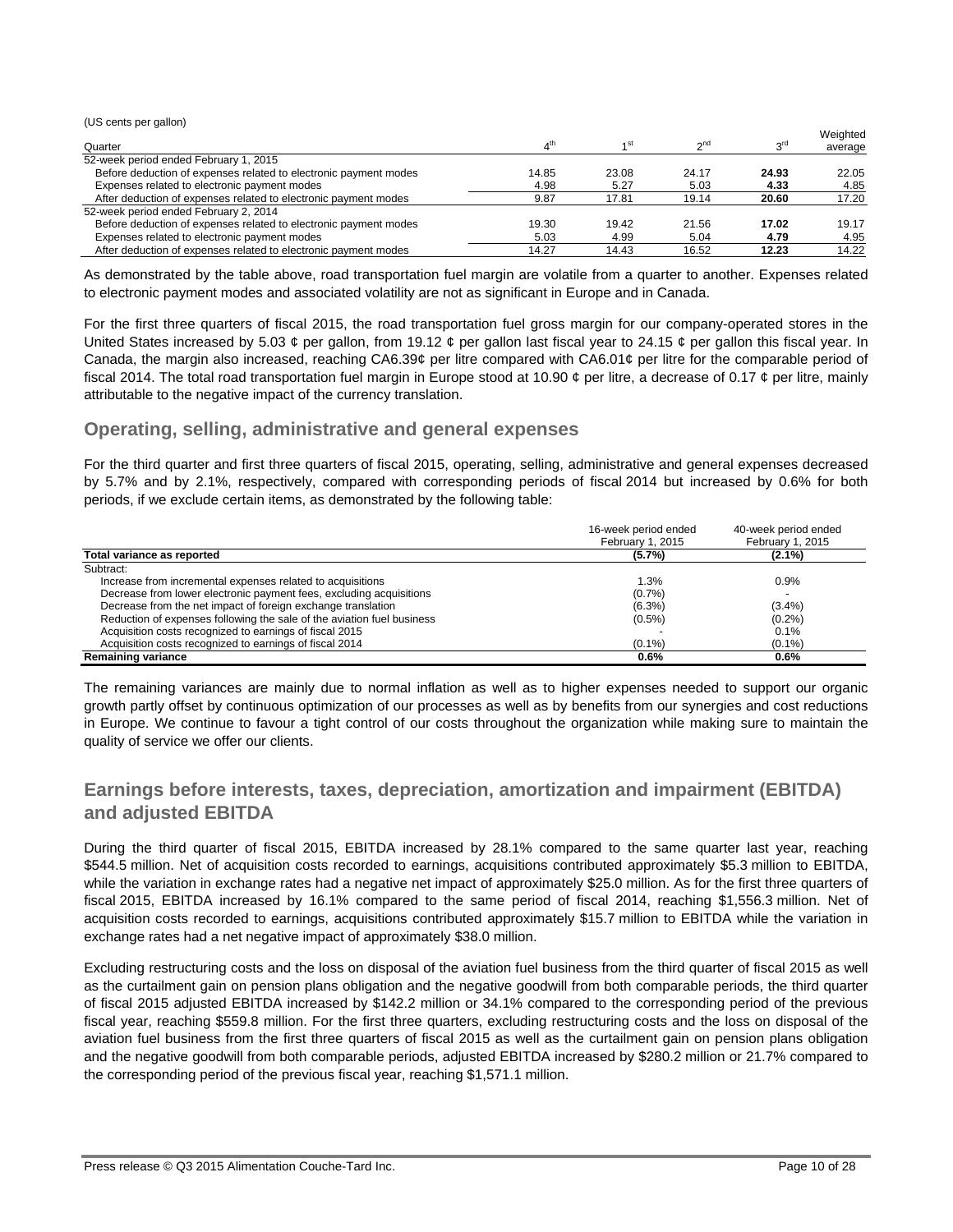It should be noted that EBITDA and adjusted EBITDA are not performance measures defined by IFRS, but we, as well as investors and analysts, use these measures to evaluate the Corporation's financial and operating performance. Note that our definition of these measures may differ from the one used by other public companies:

|                                                       |                  | 16-week period ended | 40-week period ended    |                  |  |
|-------------------------------------------------------|------------------|----------------------|-------------------------|------------------|--|
| (in millions of US dollars)                           | February 1, 2015 | February 2, 2014     | <b>February 1, 2015</b> | February 2, 2014 |  |
| Net earnings, as reported                             | 248.1            | 182.3                | 804.0                   | 667.1            |  |
| Add:                                                  |                  |                      |                         |                  |  |
| Income taxes                                          | 102.8            | 35.0                 | 260.7                   | 148.0            |  |
| Net financial expenses                                | 41.2             | 21.8                 | 89.8                    | 83.7             |  |
| Depreciation, amortization and impairment of property |                  |                      |                         |                  |  |
| and equipment, intangible and other assets            | 152.4            | 186.0                | 401.8                   | 441.2            |  |
| <b>EBITDA</b>                                         | 544.5            | 425.1                | 1.556.3                 | 1.340.0          |  |
| Remove:                                               |                  |                      |                         |                  |  |
| Negative goodwill                                     | (0.6)            | (6.6)                | (1.1)                   | (48.2)           |  |
| Restructuring costs                                   | 8.1              |                      | 8.1                     |                  |  |
| Loss on disposal of the aviation fuel business        | 10.4             |                      | 10.4                    |                  |  |
| Curtailment gain on pension plan obligation           | (2.6)            | (0.9)                | (2.6)                   | (0.9)            |  |
| <b>Adiusted EBITDA</b>                                | 559.8            | 417.6                | 1.571.1                 | 1.290.9          |  |

## **Depreciation, amortization and impairment of property and equipment, intangibles and other assets**

For the third quarter and first three quarters of fiscal 2015, depreciation, amortization and impairment expense decreased by \$33.6 million and \$39.4 million respectively. Excluding from the third quarter of fiscal 2014 the impairment charge of \$6.8 million on a non-operational lubricant production plant, depreciation, amortization and impairment expense decreased by \$26.8 million. This decrease is mainly attributable to the translation of our European and Canadian operations into US dollars, partially offset by the impact of investments made in acquisitions, replacement of equipment, addition of new stores and ongoing improvement of our network.

## **Net financial expenses**

The third quarter of fiscal 2015 shows net financial expenses of \$41.2 million, an increase of \$19.4 million compared to the third quarter of fiscal 2014. Excluding the net foreign exchange loss of \$16.6 million and the net foreign exchange gain of \$10.4 million recorded respectively in the third quarter of fiscal 2015 and in the third quarter of fiscal 2014, net financial expenses decreased by \$7.6 million. This decrease is mainly attributable to the reduction of our long-term debt following repayments made on our revolving and acquisition facilities. The net foreign exchange loss of \$16.6 million is mainly due to the impact of the exchange rate fluctuations on certain inter-company balances as well as to the impact of exchange rates fluctuations on US dollar denominated sales from our European operations.

The first three quarters of fiscal 2015 show net financial expenses of \$89.8 million, an increase of \$6.1 million compared to the first three quarters of fiscal 2014. Excluding the net foreign exchange losses of \$26.2 million and \$1.4 million recorded respectively in the first three quarters of fiscal 2015 and in the first three quarters of fiscal 2014, net financial expenses decreased by \$18.7 million. The decrease is mainly attributable to reasons similar to those of the third quarter partly offset by the accelerated amortization of our financing fees following the repayment of our acquisition facility ahead of its maturity. The net foreign exchange loss of \$26.2 million is mainly composed of items similar to those of the third quarter as well as of the net foreign exchange loss on our external long term debt denominated in US dollars.

## **Income taxes**

The third quarter of fiscal 2015 shows an income tax rate of 29.3%, compared to an income tax rate of 16.1% for the corresponding quarter of the previous year and of 23.4% for the second quarter of fiscal 2015. The increase is mainly attributable to the higher proportion of our results coming from the United States, where the tax rates are higher and to an internal reorganization increasing the income tax expense for an amount of \$16.1 million. The impact of this reorganization is temporary, and should not have negative impacts on the next fiscal years. Had this reorganization not been implemented, the income tax rate would have been 24.7%.

For the first three quarters of fiscal 2015, the income tax rate is 24.5% compared to a rate of 18.2% for the first three quarters of the previous fiscal year for reasons similar to those for the quarter. The first three quarters of fiscal 2015 were also affected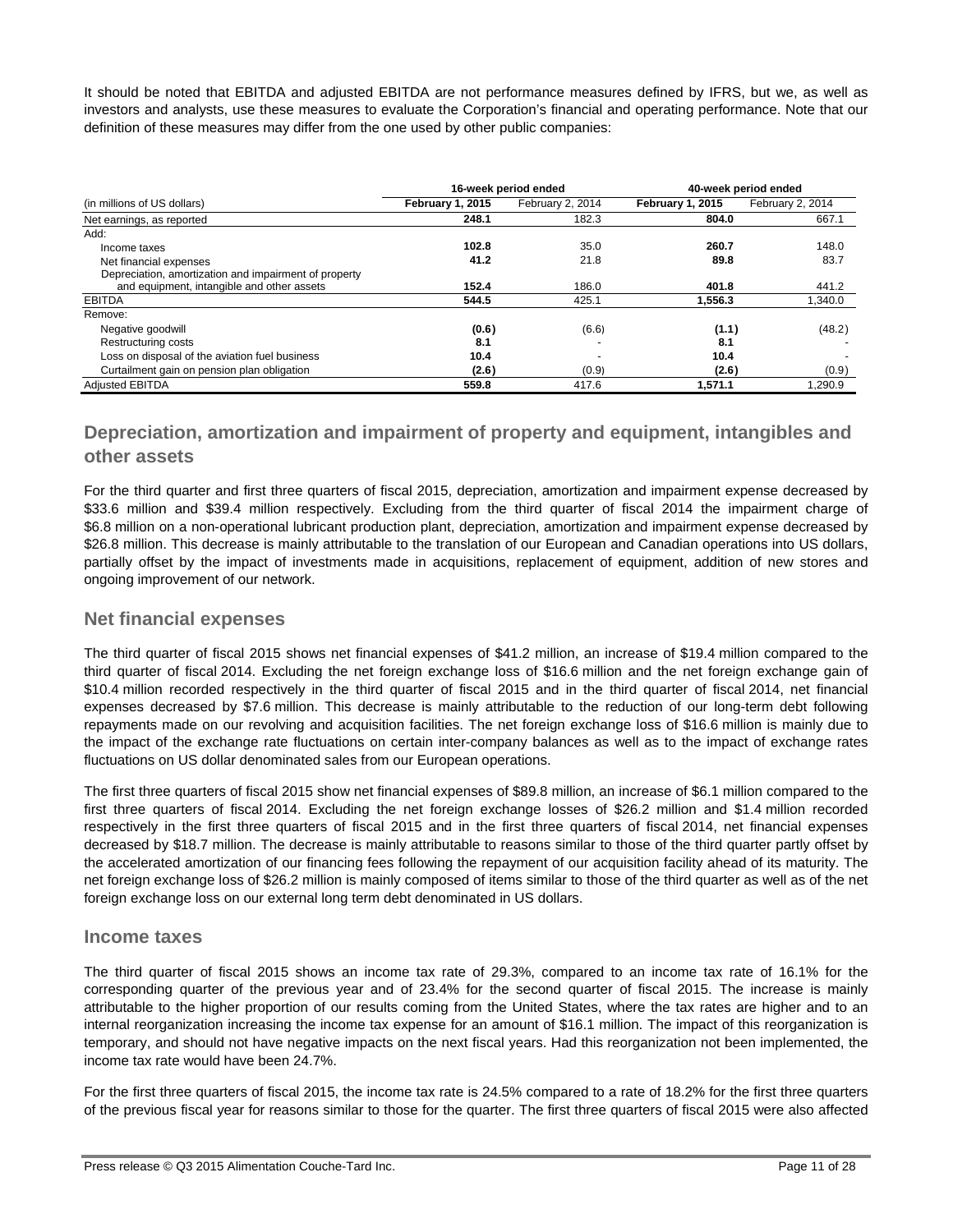by an additional tax expense of \$41.8 million due to an internal reorganization mentioned previously. Had this reorganization not been implemented, the income tax rate would have been approximately 21.0%.

## **Net earnings**

We closed the third quarter of fiscal 2015 with net earnings of \$248.1 million, compared to \$182.3 million for the third quarter of the previous fiscal year. Diluted net earnings per share stood at \$0.44, compared to \$0.32 for the previous year. The translation of revenues and expenses from our Canadian and European operations into US dollars had a negative net impact of approximately \$5.2 million on net earnings this quarter.

Excluding from the third quarter of fiscal 2015 net earnings the net foreign exchange loss of \$16.6 million, the \$10.4 million loss on disposal of the aviation fuel business, the curtailment gain on pension plans obligation of \$2.6 million, restructuring costs of \$8.1 million, the negative impact of \$16.1 million on the tax expense related to an internal reorganization, acquisition costs and negative goodwill and excluding from the third quarter of fiscal 2014 the \$6.8 million impairment charge on a nonoperational lubricant plant in Poland, the curtailment gain on pension plans obligation, the net foreign exchange gain, negative goodwill as well as acquisition costs, the third quarter of fiscal 2015 net earnings would have been approximately \$289.0 million, compared to \$175.0 million the previous year, an increase of \$114.0 million or 65.1%. Adjusted diluted net earnings per share would have been \$0.51 for the third quarter of fiscal 2015 compared to \$0.31 for the corresponding period of fiscal 2014, an increase of 64.5%.

For the first three quarters of fiscal 2015, net earnings were \$804.0 million, compared to \$667.1 million for the comparable period of the previous fiscal year, an increase of \$136.9 million or 20.5%. Diluted net earnings per share stood at \$1.41 compared to \$1.17 for the previous year, an increase of 20.5%.

Excluding from net earnings of the first three quarters of fiscal 2015 the loss on disposal of the aviation fuel business, restructuring costs, the negative impact of \$41.8 million on the tax expense related to an internal reorganization, the curtailment gain on pension plans obligation, the negative goodwill, the net foreign exchange loss as well as acquisition costs and excluding from net earnings of the first three quarters of fiscal 2014 the impairment charge on a non-operational lubricant plant in Poland, the curtailment gain on pension plans obligation, the negative goodwill, the net foreign exchange loss as well as acquisition costs, net earnings would have been approximately \$878.0 million, up \$268.0 million or 43.9%, while diluted earnings per share would have been approximately \$1.54, an increase of 43.9%.

# **Financial Position as at February 1, 2015**

As shown by our indebtedness ratios included in the "Selected Consolidated Financial Information" section and our net cash provided by operating activities, our financial position is excellent.

Our total consolidated assets amounted to \$8.9 billion as at February 1, 2015, a decrease of \$1.7 billion over the balance as at April 27, 2014. This decrease stems primarily from the negative net impact of the exchange rates variation at the balance sheet date and the sale of the aviation fuel business partly offset by the overall rise in assets resulting from the acquisitions we made during the first three quarters of fiscal 2015.

During the 52-week period ended on February 1, 2015, we recorded a return on capital employed of 17.8%<sup>4</sup>.

Significant balance sheet variations are explained as follows:

## **Accounts receivable**

 $\overline{a}$ 

Accounts receivable decreased by \$629.5 million, from \$1,726.4 million as at April 27, 2014 to \$1,096.9 million as at February 1, 2015. The decrease mainly stems from the net negative impact of the exchange rates variation at the balance sheet date, which was approximately \$240.0 million as well as from the sale of the aviation fuel business.

<sup>4</sup> This ratio is presented for information purposes only and represents a measure of performance used especially in financial circles. It represents the following calculation: earnings before income taxes and interests divided by average capital employed. Capital employed represents total assets less short-term liabilities not bearing interests. It does not have a standardized meaning prescribed by IFRS and therefore may not be comparable to similar measures presented by other public corporations. It includes Couche-Tard's results for the first three quarters of fiscal 2015 and for the last quarter of fiscal 2014.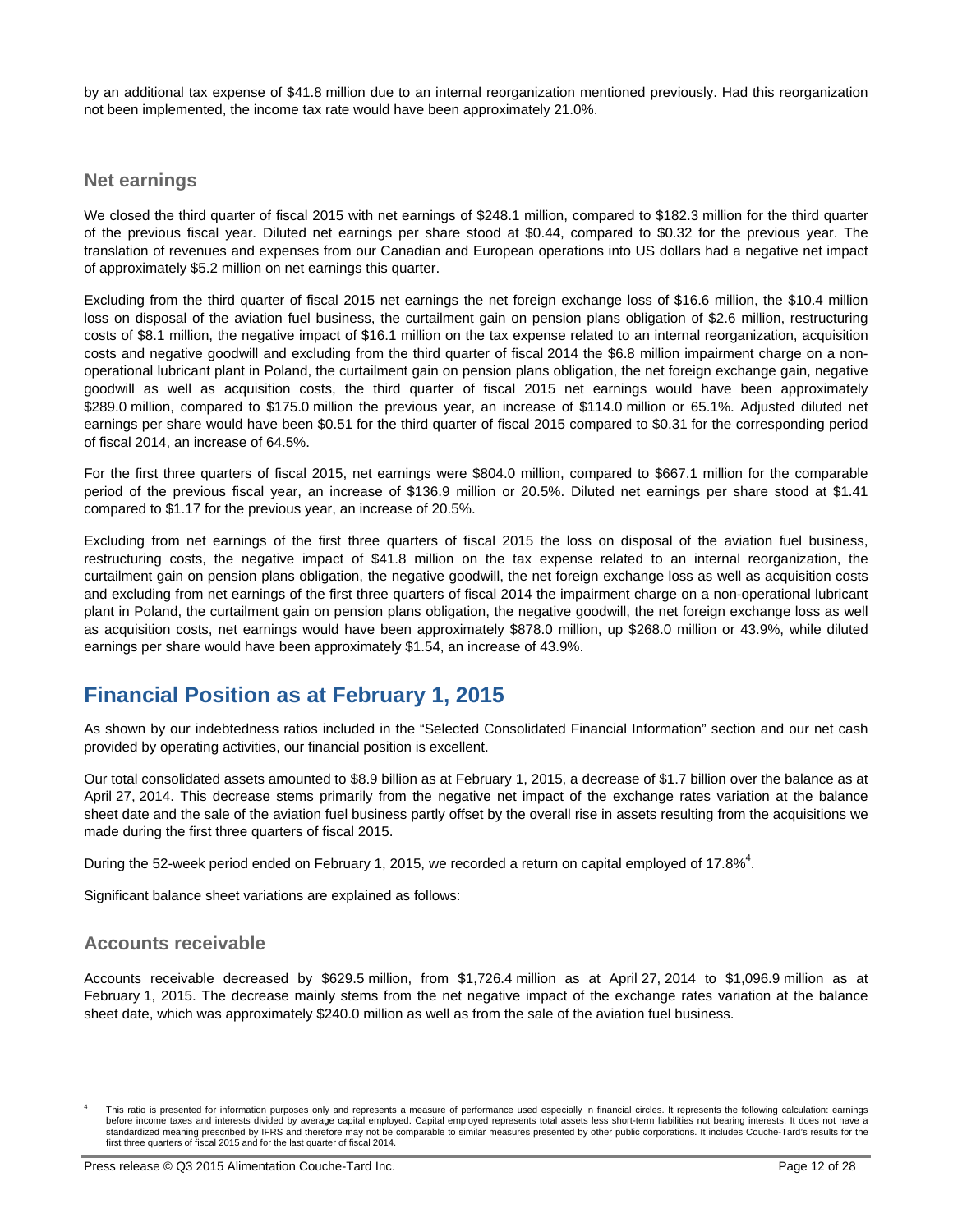## **Inventories**

Inventories decreased by \$158.2 million, from \$848.0 million as at April 27, 2014 to \$689.8 million as at February 1, 2015. The decrease mainly stems from the negative net impact of the exchange rates variation at the balance sheet date, which was approximately \$75.0 million, from the lower average cost of fuel as well as from the sale of the aviation fuel business.

## **Property and equipment**

Property and equipment decreased by \$520.4 million, from \$5,131.0 million as at April 27, 2014 to \$4,610.6 million as at February 1, 2015, mainly as a result of the net negative impact of the exchange rates variation at the balance sheet date, which was approximately \$593.0 million, the depreciation, amortization and impairment expense as well as from the sale of the aviation fuel business, partly offset by the increase from acquisitions we made during the first three quarters of fiscal 2015.

## **Goodwill**

Goodwill decreased by \$114.7 million, from \$1,088.7 million as at April 27, 2014 to \$974.0 million as at February 1, 2015, mainly as a result of the negative net impact of the exchange rates variation at the balance sheet date, which was approximately \$139.0 million partly offset by the increase from acquisitions we made during the first three quarters of fiscal 2015.

### **Intangible assets**

Intangible assets decreased by \$190.8 million, from \$823.5 million as at April 27, 2014 to \$632.7 million as at February 1, 2015, mainly as a result of the negative net impact of the exchange rates variation at the balance sheet date, which was approximately \$121.0 million, the sale of the aviation fuel business as well as a result of depreciation expense.

## **Accounts payable and accrued liabilities**

Accounts payable and accrued liabilities decreased by \$763.6 million, from \$2,510.3 million as at April 27, 2014 to \$1,746.7 million as at February 1, 2015. The decrease mainly stems from the negative net impact of the exchange rates variation at the balance sheet date, which was approximately \$304.0 million, from the lower average cost of fuel as well as from the sale of the aviation fuel business.

## **Long-term debt and current portion of long-term debt**

Long-term debt decreased by \$928.3 million, from \$2,606.4 million as at April 27, 2014 to \$1,678.1 million as at February 1, 2015, partly as a result of the impact of the strengthening of the U.S. dollar against the Canadian dollar at the balance sheet date. Excluding the foreign exchange impact, our long-term debt decreased by approximately \$760.0 million from repayments made using available cash. As a result, our debt, net of cash and cash equivalents, amounted to \$1,200.1 million as at February 1, 2015, a reduction of \$895.2 million compared to the balance as at April 27, 2014.

Following these repayments, we have fully reimbursed our \$3.2 billion acquisition facility used for the acquisition of Statoil Fuel & Retail in June 2012.

## **Equity**

 $\overline{a}$ 

Shareholders' equity amounted to \$4.0 billion as at February 1, 2015, down \$4.1 million compared to April 27, 2014, mainly due to other comprehensive loss associated with translation adjustments and to dividends declared, partly offset by net earnings of the first three quarters of fiscal 2015. For the 52-week period ended February 1, 2015, we recorded a return on equity of 24.6 $5\%$ .

# **Liquidity and Capital Resources**

Our sources of liquidity remain unchanged compared with the fiscal year ended April 27, 2014. For further information, please refer to our 2014 Annual Report. With respect to our capital expenditures, acquisitions carried out and our dividends paid in

<sup>5</sup> This ratio is presented for information purposes only and represents a measure of performance used especially in financial circles. It represents the following calculation: net earnings divided by average equity. It does not have a standardized meaning prescribed by IFRS and therefore may not be comparable to similar measures presented by other public<br>corporations. It includes Couche-Tard's results for th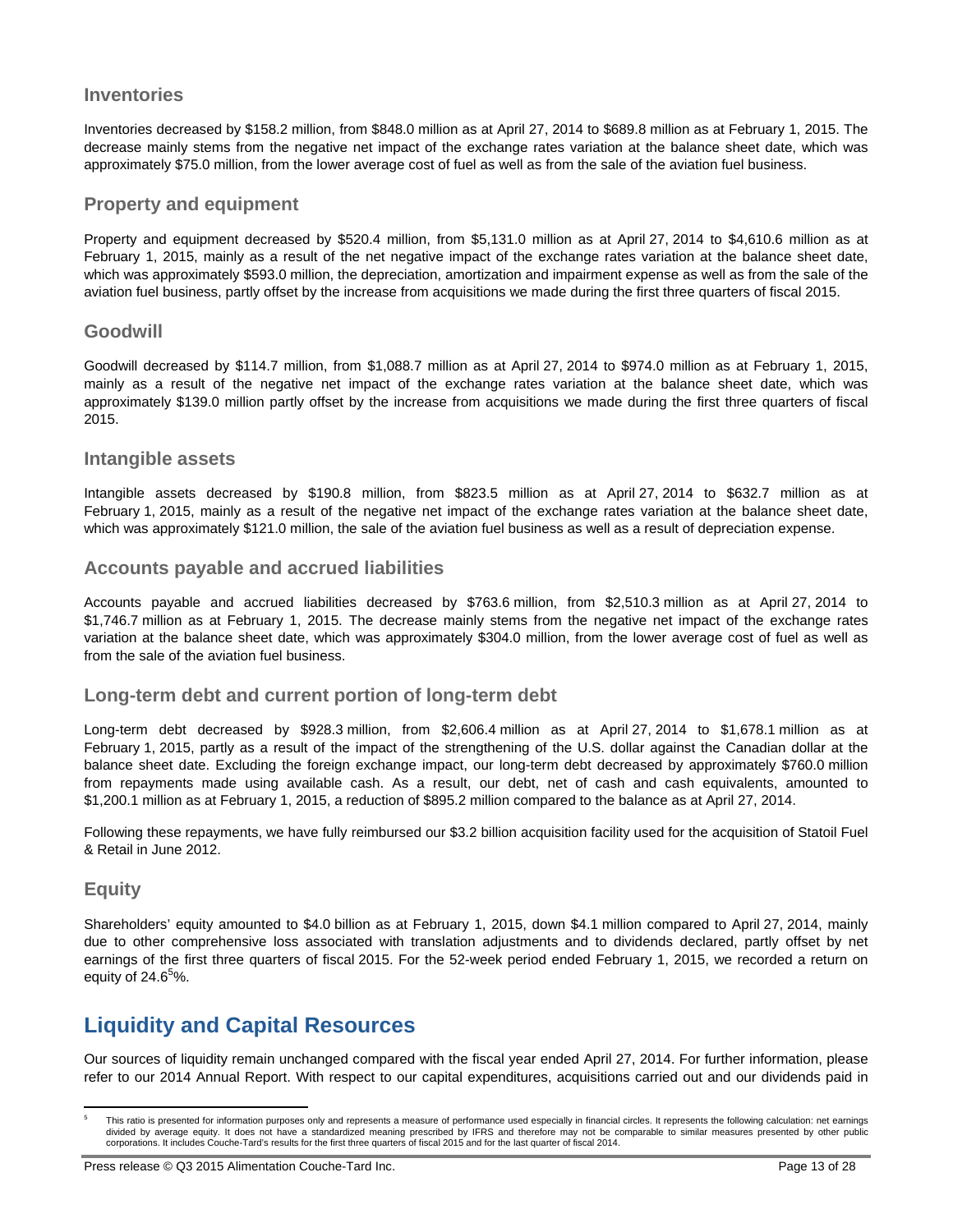the first three quarters of fiscal 2015, they were financed using available cash. Except for the financing of the acquisition of The Pantry, which is discussed at the beginning of this report, we expect that cash generated from operations together with borrowings available under our revolving unsecured credit facilities will be adequate to meet our liquidity needs in the foreseeable future.

Our revolving credit facilities are detailed as follow:

#### *US dollar term revolving unsecured operating credit D, maturing in December 2018*

On May 16, 2014, we amended our term revolving unsecured operating credit D to increase the maximum amount available from \$1,275.0 million to \$1,525.0 million, an increase of \$250.0 million. On February 25, 2015, the Corporation amended this credit facility once again in order to increase the maximum amount available from \$1,525.0 million to \$2,525.0 million, to extend its maturity from December 2017 to December 2018 and to include an accordion feature allowing the Corporation to have access to an additional \$350.0 million, if required. No additional upfront fees were incurred in line with those amendments. No other terms were changed significantly.

As at February 1, 2015, \$588.5 million of our revolving unsecured operating credit D had been used. As at the same date, the weighted average effective interest rate was 1.04% and standby letters of credit in the amount of CA\$2.2 million and \$30.2 million were outstanding.

#### *Term revolving unsecured operating credit E, maturing in December 2016*

Credit agreement consisting of an initial maximum amount of \$50.0 million with an initial term of 50 months. The credit facility is available in the form of a revolving unsecured operating credit, available in US dollars. The amounts borrowed bear interest at variable rates based on the US base rate or the LIBOR rate plus a variable margin. As at February 1, 2015, term credit E was unused.

#### *Available liquidities*

As at February 1, 2015, a total of approximately \$955.0 million were available under our revolving unsecured credit facilities and we were in compliance with the restrictive covenants and ratios imposed by the credit agreements at that date. Thus, at the same date, we had access to approximately \$1.4 billion through our available cash and revolving unsecured operating credit agreements before the modification made, on February 25, 2015, to our revolving unsecured operating credit D.

# **Selected Consolidated Cash Flow Information**

|                                                                                                          | 16-week periods ended |                     | 40-week periods ended |                     |                     |           |
|----------------------------------------------------------------------------------------------------------|-----------------------|---------------------|-----------------------|---------------------|---------------------|-----------|
| (In millions of US dollars)                                                                              | February 1,<br>2015   | February 2,<br>2014 | Variation             | February 1,<br>2015 | February 2,<br>2014 | Variation |
| <b>Operating activities</b>                                                                              |                       |                     |                       |                     |                     |           |
| Net cash provided by operating activities                                                                | 350.2                 | 301.3               | 48.9                  | 1,242.9             | 1,105.3             | 137.6     |
| <b>Investing activities</b>                                                                              |                       |                     |                       |                     |                     |           |
| Purchase of property and equipment, intangible and<br>other assets, net of proceeds from the disposal of |                       |                     |                       |                     |                     |           |
| property and equipment and other assets                                                                  | (156.0)               | (144.9)             | (11.1)                | (312.1)             | (283.3)             | (28.8)    |
| Proceeds from sale of the aviation fuel business                                                         | 94.6                  |                     | 94.6                  | 94.6                |                     | 94.6      |
| Business acquisitions                                                                                    | (7.3)                 | (50.1)              | 42.8                  | (163.0)             | (158.2)             | (4.8)     |
| Other                                                                                                    |                       | 0.4                 | (0.4)                 | (0.3)               | 20.9                | (21.2)    |
| Net cash used in investing activities                                                                    | (68.7)                | (194.6)             | 125.9                 | (380.8)             | (420.6)             | 39.8      |
| <b>Financing activities</b>                                                                              |                       |                     |                       |                     |                     |           |
| Net (decrease) increase in other debt                                                                    | (325.7)               | 194.3               | (520.0)               | (220.3)             | 335.2               | (555.5)   |
| <b>Dividends</b>                                                                                         | (22.4)                | (17.7)              | (4.7)                 | (66.5)              | (47.2)              | (19.3)    |
| Repayment of the acquisition facility                                                                    |                       | (465.0)             | 465.0                 | (555.0)             | (1,368.0)           | 813.0     |
| Issuance of Canadian dollar denominated senior                                                           |                       |                     |                       |                     |                     |           |
| unsecured notes, net of financing costs                                                                  |                       |                     |                       |                     | 285.6               | (285.6)   |
| Issuance of shares upon exercise of stock-options                                                        |                       | 0.1                 | (0.1)                 |                     | 9.4                 | (9.4)     |
| Net cash used in financing activities                                                                    | (348.1)               | (288.3)             | (59.8)                | (841.8)             | (785.0)             | (56.8)    |
| <b>Credit ratings</b>                                                                                    |                       |                     |                       |                     |                     |           |
| Standard and Poor's - Corporate credit rating                                                            |                       |                     |                       | <b>BBB</b>          | BBB-                |           |
| Moody's - Senior unsecured notes credit rating                                                           |                       |                     |                       | Baa2                | Baa3                |           |

## **Operating activities**

During the third quarter of fiscal 2015, net cash from our operations reached \$350.2 million, up \$48.9 million compared to the third quarter of fiscal year 2014, mainly due to higher net earnings not taking into account non-cash items, including depreciation, amortization and impairment of property and equipment and other assets.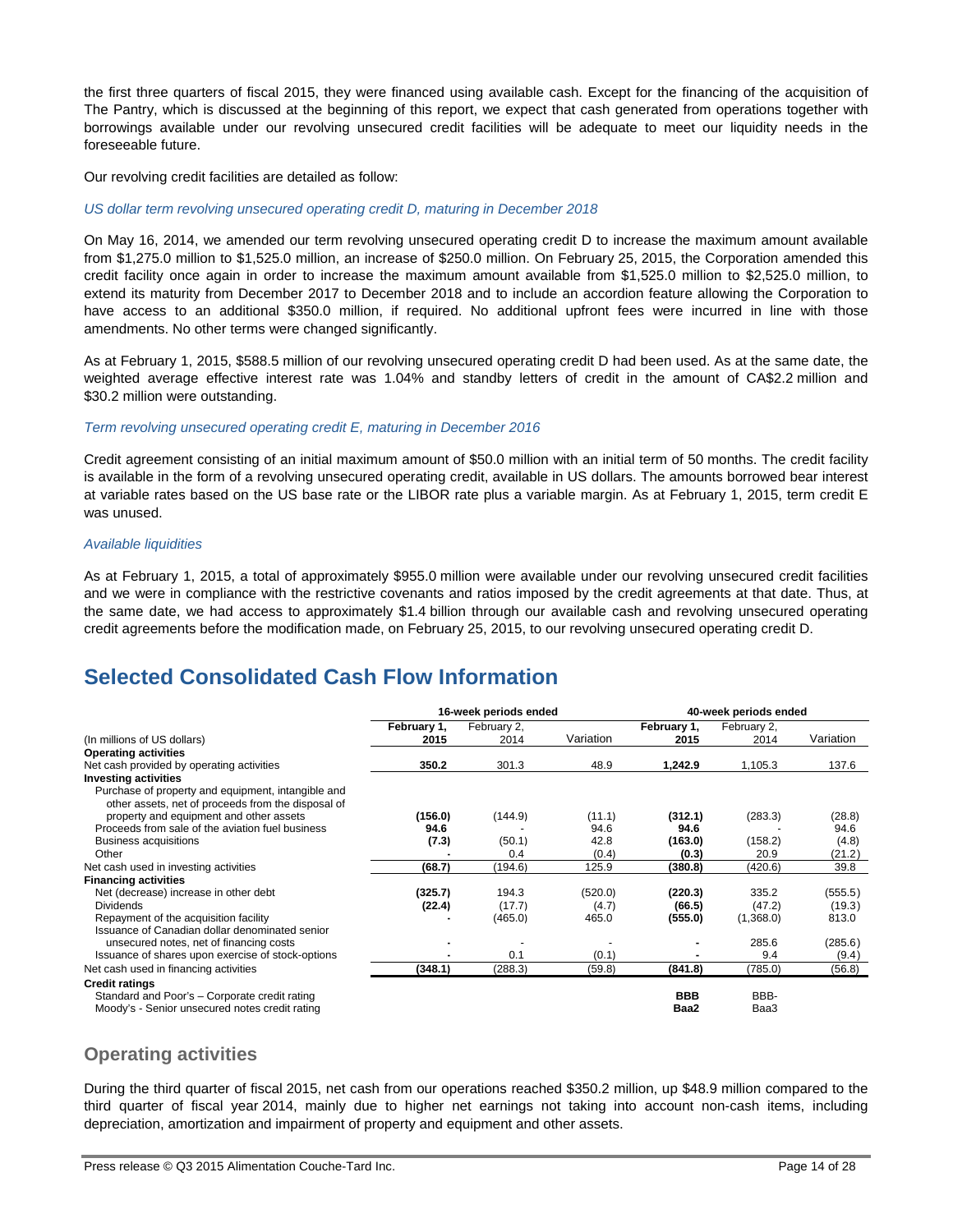During the first three quarters of fiscal 2015, net cash from our operations reached \$1,242.9 million, up \$137.6 million compared to the corresponding period of fiscal year 2014 for reasons similar to those of the third quarter.

## **Investing activities**

During the third quarter of fiscal 2015, investing activities were primarily for net investments in property and equipment and other assets which amounted to \$156.0 million and for acquisitions for an amount of \$7.3 million. These items were partly offset by the proceeds from the sale of the aviation fuel business, which amounted to \$94.6 million.

Since the beginning of the fiscal year, investing activities were also primarily for net investment in property and equipment and other assets, which amounted to \$312.1 million and for acquisitions for an amount of \$163.0 million, partially offset by the proceeds from the sale of the aviation fuel business.

Net investments in property and equipment and other assets were primarily for the replacement of equipment in some of our stores in order to enhance our offering of products and services, the addition of new stores, the ongoing improvement of our network as well as for investments in information technology.

## **Financing activities**

During the third quarter of fiscal 2015, we repaid a total amount of \$320.0 million on our revolving facilities using available cash.

During the first three quarter of fiscal 2015, we repaid a total amount of \$555.0 million on our acquisition facility, of which \$360.0 million was drawn from our revolving facilities and \$195.0 million was from available cash. During the same period, we also repaid a total amount of \$565.0 million on our revolving facilities using available cash.

# **Contractual Obligations and Commercial Commitments**

There were no major changes during the 40-week period ended February 1, 2015, with respect to our contractual obligations and commercial commitments. For more information, please refer to our 2014 Annual Report.

# **Selected Quarterly Financial Information**

The Corporation's 52-week reporting cycle is divided into quarters of 12 weeks each except for the third quarter, which comprises 16 weeks. When a fiscal year, such as fiscal 2012, contains 53 weeks, the fourth quarter comprises 13 weeks. The following is a summary of selected consolidated financial information derived from the Corporation's interim consolidated financial statements for each of the eight most recently completed quarters.

| (In millions of US dollars except for per share data)                                                                           |                 | 2015            | 40-week period ended February 1, |                 | 52-week period ended April 27, 2014 |                 |                 | Extract from<br>the 52-week<br>period ended<br>April 28,<br>2013 |
|---------------------------------------------------------------------------------------------------------------------------------|-----------------|-----------------|----------------------------------|-----------------|-------------------------------------|-----------------|-----------------|------------------------------------------------------------------|
| Quarter                                                                                                                         | 3 <sup>rd</sup> | 2 <sup>nd</sup> | 4 <sup>st</sup>                  | 4 <sup>th</sup> | 3 <sup>rd</sup>                     | 2 <sup>nd</sup> | 1 <sup>st</sup> | 4 <sup>th</sup>                                                  |
| Weeks                                                                                                                           | 16 weeks        | 12 weeks        | 12 weeks                         | 12 weeks        | 16 weeks                            | 12 weeks        | 12 weeks        | 12 weeks                                                         |
| <b>Revenues</b>                                                                                                                 | 9.105.9         | 8,944.4         | 9,189.2                          | 8,952.3         | 11,093.2                            | 9,009.9         | 8,901.2         | 8,776.0                                                          |
| Operating income before depreciation, amortization<br>and impairment of property and equipment and<br>other assets              | 536.8           | 510.0           | 492.0                            | 296.3           | 420.5                               | 457.3           | 443.4           | 292.7                                                            |
| Depreciation, amortization and impairment of<br>property and equipment and other assets                                         | 152.4           | 122.7           | 126.7                            | 142.0           | 186.0                               | 129.3           | 125.9           | 138.1                                                            |
| Operating income                                                                                                                | 384.4           | 387.3           | 365.3                            | 154.3           | 234.5                               | 328.0           | 317.5           | 154.6                                                            |
| Share of earnings of joint ventures and associated<br>companies accounted for using the equity method<br>Net financial expenses | 7.7<br>41.2     | 5.1<br>18.6     | 4.7<br>30.0                      | 3.9<br>26.9     | 4.6<br>21.8                         | 5.5<br>50.2     | 8.7<br>11.7     | 3.0<br>20.7                                                      |
| Net earnings                                                                                                                    | 248.1           | 286.4           | 269.5                            | 145.1           | 182.3                               | 229.8           | 255.0           | 146.4                                                            |
| Net earnings per share                                                                                                          |                 |                 |                                  |                 |                                     |                 |                 |                                                                  |
| Basic                                                                                                                           | \$0.44          | \$0.51          | \$0.48                           | \$0.26          | \$0.32                              | \$0.41          | \$0.45          | \$0.26                                                           |
| Diluted                                                                                                                         | \$0.44          | \$0.50          | \$0.47                           | \$0.25          | \$0.32                              | \$0.40          | \$0.45          | \$0.26                                                           |

The volatility of road transportation fuel gross margin and seasonality both have an impact on the variability of our quarterly net earnings. Given acquisitions made in recent years and the volatility of retail prices at the pump, road transportation fuel revenues have become a more significant segment of our business and therefore our quarterly results are more sensitive to the volatility of road transportation fuel gross margins. However, road transportation fuel margins tend to be less volatile when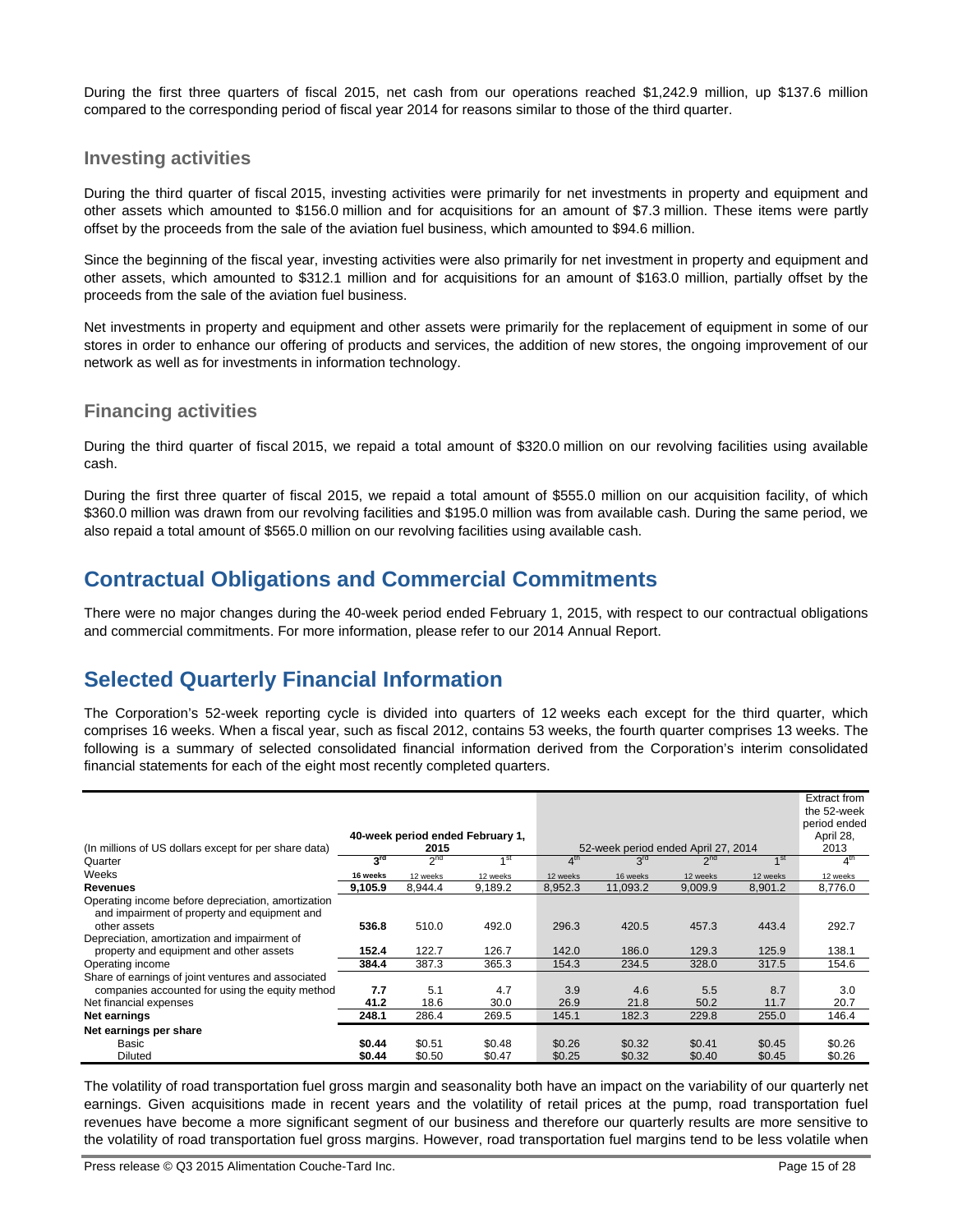considered on an annual basis or a longer term. With that said, the majority of our operating income is still derived from merchandise and service sales.

# **Outlook**

For the remainder of fiscal 2015, we are looking forward to work on the integration of The Pantry into our network. Over the next quarters we will work on formalizing our integration plan for these new stores and on the realization of associated potential synergies. We will also continue to work at improving and expanding our network, including the construction of new stores. We also intend to maintain our ongoing focus on sales, supply terms and operating expenses while keeping an eye on growth opportunities that may be available in our various markets.

Similar to prior years, we will pay special attention to the realization of synergies related to the acquisition of Statoil Fuel & Retail and to the reduction of our debt level in order to continue to improve our financial flexibility and further improve the quality of our credit rating.

Finally, in line with our business model, we intend to continue focusing on the sale of fresh products and on innovation, including the introduction of new products and services, in order to satisfy the needs of our customers.

March 17, 2015

# **Profile**

Couche-Tard is the leader in the Canadian convenience store industry. In the United States, it is the largest independent convenience store operator in terms of number of company-operated stores. In Europe, Couche-Tard is a leader in convenience store and road transportation fuel in Scandinavian and Baltic countries while it has a significant presence in Poland.

As of February 1, 2015, Couche-Tard's network comprised 6,314 convenience stores throughout North America, including 4,870 stores with road transportation fuel dispensing. Its North-American network consists of 13 business units, including nine in the United States covering 40 states and four in Canada covering all ten provinces. More than 60,000 people are employed throughout its network and at the service offices in North America.

In Europe, Couche-Tard operates a broad retail network across Scandinavia (Norway, Sweden, Denmark), Poland, the Baltics (Estonia, Latvia, Lithuania) and Russia, which comprised 2,233 stores as at February 1, 2015, the majority of which offer road transportation fuel and convenience products while the others are unmanned automated service-stations which offer road transportation fuel only. The Corporation also offers other products, including stationary energy, marine fuel, aviation fuel, lubricants and chemicals. Couche-Tard operates key fuel terminals and fuel depots in eight countries. Including employees at Statoil branded franchise stations, about 17,500 people work in its retail network, terminals and service offices across Europe.

In addition, about 4,600 stores are operated by independent operators under the Circle K banner in 12 other countries worldwide (China, Guam, Honduras, Hong Kong, Indonesia, Japan, Macau, Malaysia, Mexico, the Philippines, the United Arab Emirates and Vietnam) which brings to more than 13,100 the number of sites in Couche-Tard's network.

## **Source**

**Raymond Paré**, Vice-President and Chief Financial Officer Tel: (450) 662-6632 ext. 4607 **investor.relations@couche-tard.com** 

The statements set forth in this press release, which describes Couche-Tard's objectives, projections, estimates, expectations or forecasts, may constitute forward-looking statements within the meaning of securities legislation. Positive or negative verbs such as "believe", "could", "should", "intend", "expect", "estimate", "assume" and other related expressions are used to identify such statements. Couche-Tard would like to point out that, by their very nature, forward-looking statements involve risks and uncertainties such that its results, or the measures it adopts, could differ materially from those indicated or underlying these statements, or could have an impact on the degree of realization of a particular projection. Major factors that may lead to a material difference between Couche-Tard's actual results and the projections or expectations set forth in the forward-looking statements include the effects of the integration of acquired businesses and the ability to achieve projected synergies, fluctuations in margins on motor fuel sales, competition in the convenience store and retail motor fuel industries, exchange rate variations, and such other risks as described in detail from time to time in the reports filed by Couche-Tard with securities authorities in Canada and the United States. Unless otherwise required by applicable securities laws, Couche-Tard disclaims any intention or obligation to update or revise any forwardlooking statements, whether as a result of new information, future events or otherwise. The forward-looking information in this release is based on information available as of the date of the release.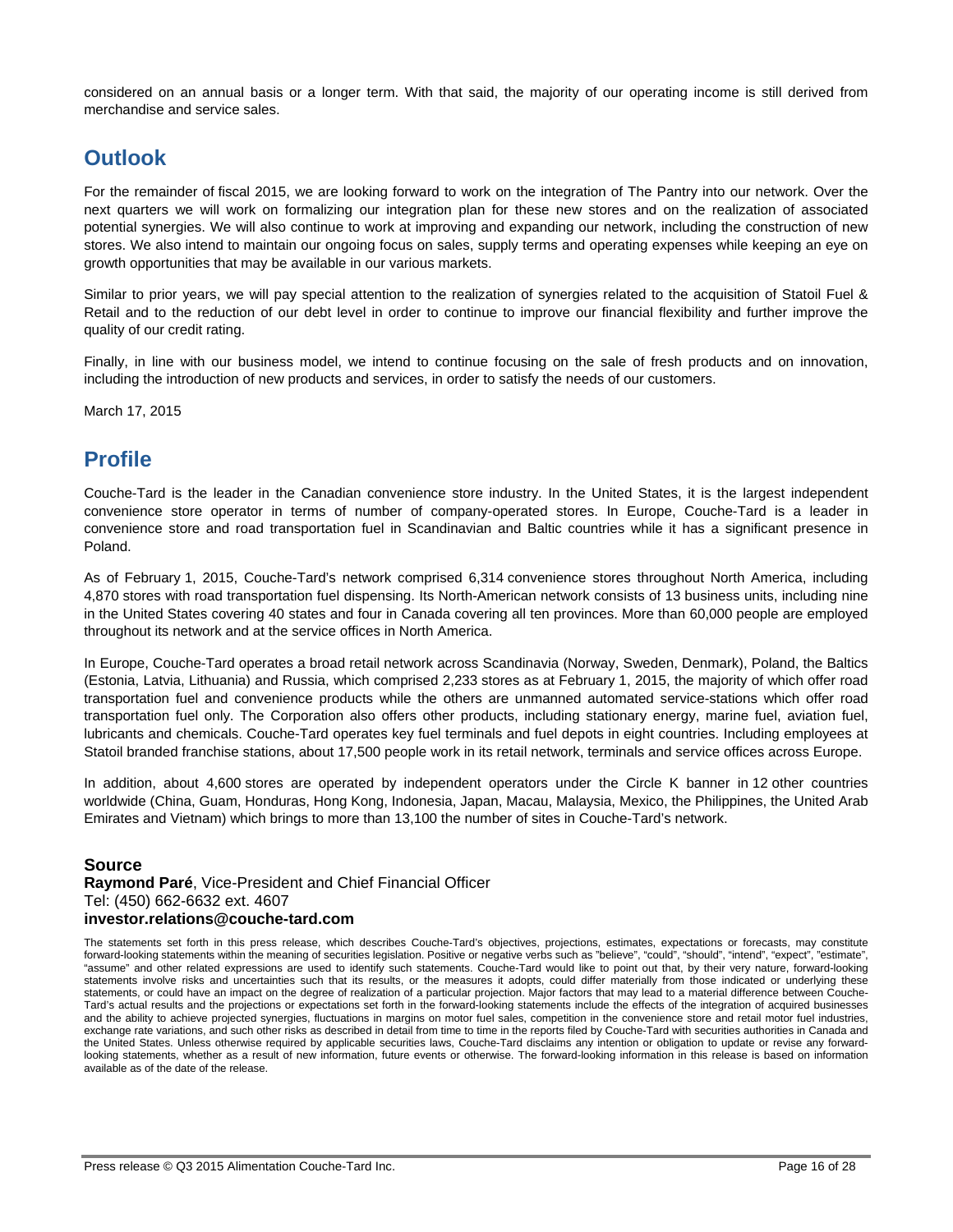Couche-Tard invites analysts known to the Corporation to send their two questions in advance to its management, before 11:00 A.M. (ET) on March 17, 2015.

Financial analysts and investors who wish to listen to the webcast on Couche-Tard's results which will take place online on March 17, 2015 at 2:30 P.M. (ET) can do so by accessing the Corporation's website at http://corpo.couche-tard.com/ and by clicking on the corporate presentations link of the investor relations section. For those who will not be able to listen to the live presentation, the recording of the webcast will be available on the Corporation's website for a period of 90 days.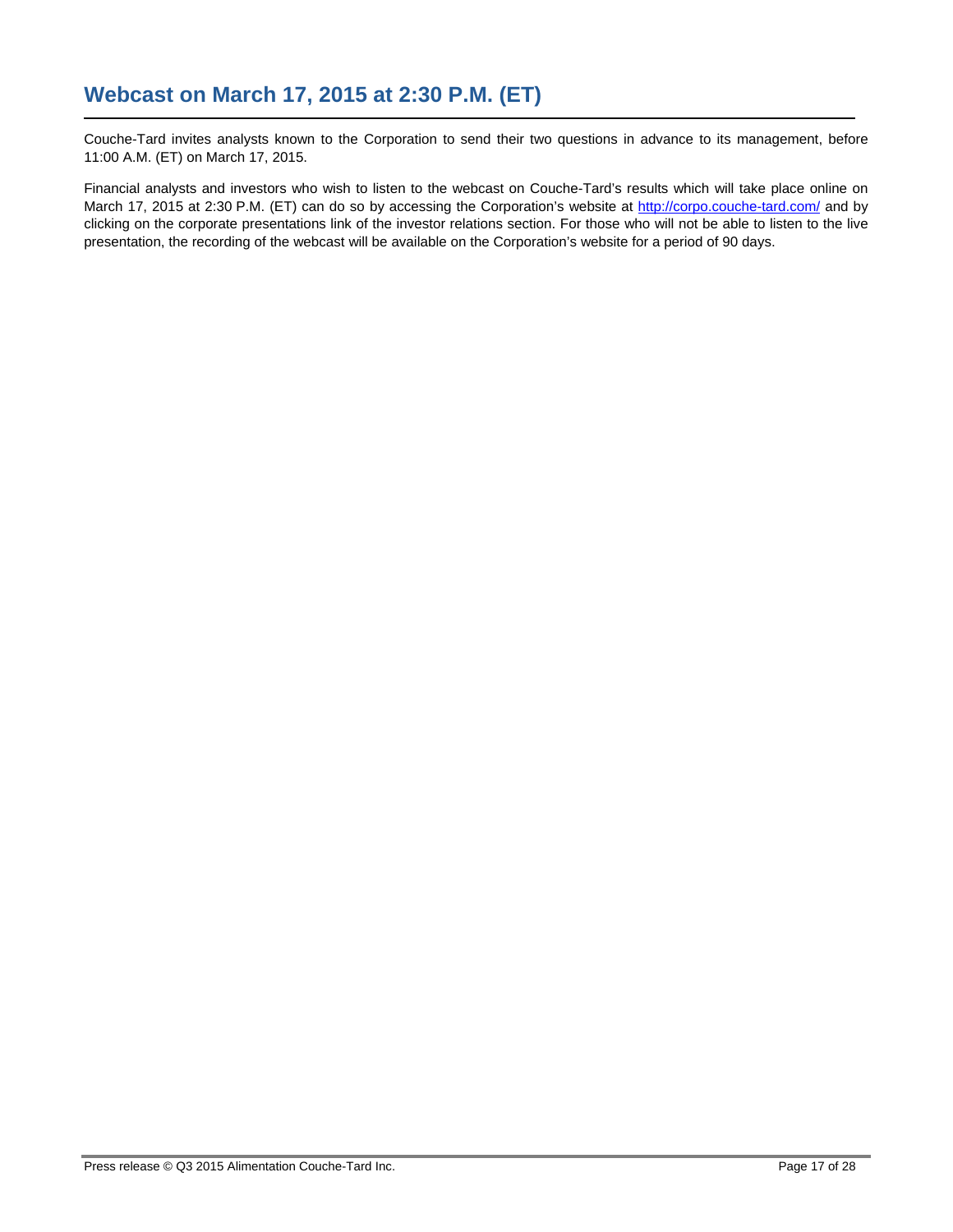## **CONSOLIDATED STATEMENTS OF EARNINGS**

(in millions of US dollars, except per share amounts, unaudited)

|                                                                                                                            | 16 weeks           |                    | 40 weeks           |                    |  |
|----------------------------------------------------------------------------------------------------------------------------|--------------------|--------------------|--------------------|--------------------|--|
| For the periods ended                                                                                                      | February 1,        | February 2,        | February 1,        | February 2,        |  |
|                                                                                                                            | 2015               | 2014               | 2015               | 2014               |  |
|                                                                                                                            | \$                 | \$                 | \$                 | \$                 |  |
| <b>Revenues</b>                                                                                                            | 9,105.9            | 11,093.2           | 27,239.5           | 29.004.3           |  |
| Cost of sales                                                                                                              | 7,575.0            | 9,642.6            | 23,140.5           | 25,131.1           |  |
| <b>Gross profit</b>                                                                                                        | 1,530.9            | 1.450.6            | 4,099.0            | 3,873.2            |  |
| Operating, selling, administrative and general expenses                                                                    | 978.8              | 1,037.6            | 2,545.4            | 2,601.1            |  |
| Loss on disposal of the aviation fuel business (Note 4)                                                                    | 10.4               |                    | 10.4               |                    |  |
| Restructuring costs (Note 5)                                                                                               | 8.1                |                    | 8.1                |                    |  |
| Curtailment gain on defined benefits pension plans                                                                         |                    |                    |                    |                    |  |
| obligation (Note 4)                                                                                                        | (2.6)              | (0.9)              | (2.6)              | (0.9)              |  |
| Negative goodwill (Note 3)                                                                                                 | (0.6)              | (6.6)              | (1.1)              | (48.2)             |  |
| Depreciation, amortization and impairment of property and                                                                  |                    |                    |                    |                    |  |
| equipment, intangibles and other assets                                                                                    | 152.4              | 186.0              | 401.8              | 441.2              |  |
|                                                                                                                            | 1,146.5            | 1,216.1            | 2,962.0            | 2,993.2            |  |
| <b>Operating income</b>                                                                                                    | 384.4              | 234.5              | 1,137.0            | 880.0              |  |
| Share of earnings of joint ventures and associated companies                                                               |                    |                    |                    |                    |  |
| accounted for using the equity method                                                                                      | 7.7                | 4.6                | 17.5               | 18.8               |  |
| Financial expenses                                                                                                         | 26.5               | 33.9               | 69.9               | 90.7               |  |
| <b>Financial revenues</b>                                                                                                  | (1.9)              | (1.7)              | (6.3)              | (8.4)              |  |
| Foreign exchange loss (gain) (Note 4)                                                                                      | 16.6               | (10.4)             | 26.2               | 1.4                |  |
| <b>Net financial expenses</b>                                                                                              | 41.2               | 21.8               | 89.8               | 83.7               |  |
| Earnings before income taxes                                                                                               | 350.9              | 217.3              | 1,064.7            | 815.1              |  |
| Income taxes                                                                                                               | 102.8              | 35.0               | 260.7              | 148.0              |  |
| <b>Net earnings</b>                                                                                                        | 248.1              | 182.3              | 804.0              | 667.1              |  |
| Net earnings attributable to:                                                                                              |                    |                    |                    |                    |  |
| Shareholders of the Corporation                                                                                            | 248.0              | 182.0              | 803.4              | 666.4              |  |
| Non-controlling interest                                                                                                   | 0.1                | 0.3                | 0.6                | 0.7                |  |
| Net earnings                                                                                                               | 248.1              | 182.3              | 804.0              | 667.1              |  |
|                                                                                                                            |                    |                    |                    |                    |  |
| Net earnings per share (Note 7)                                                                                            |                    |                    |                    |                    |  |
| <b>Basic</b>                                                                                                               | 0.44<br>0.44       | 0.32<br>0.32       | 1.42<br>1.41       | 1.18<br>1.17       |  |
| <b>Diluted</b>                                                                                                             |                    |                    |                    |                    |  |
| Weighted average number of shares - basic (in thousands)                                                                   | 565,923            | 565,637<br>568,420 | 565,835<br>568,640 | 564,148            |  |
| Weighted average number of shares - diluted (in thousands)<br>Number of shares outstanding at end of period (in thousands) | 568,761<br>565,988 | 565,710            | 565,988            | 568,002<br>565,710 |  |
|                                                                                                                            |                    |                    |                    |                    |  |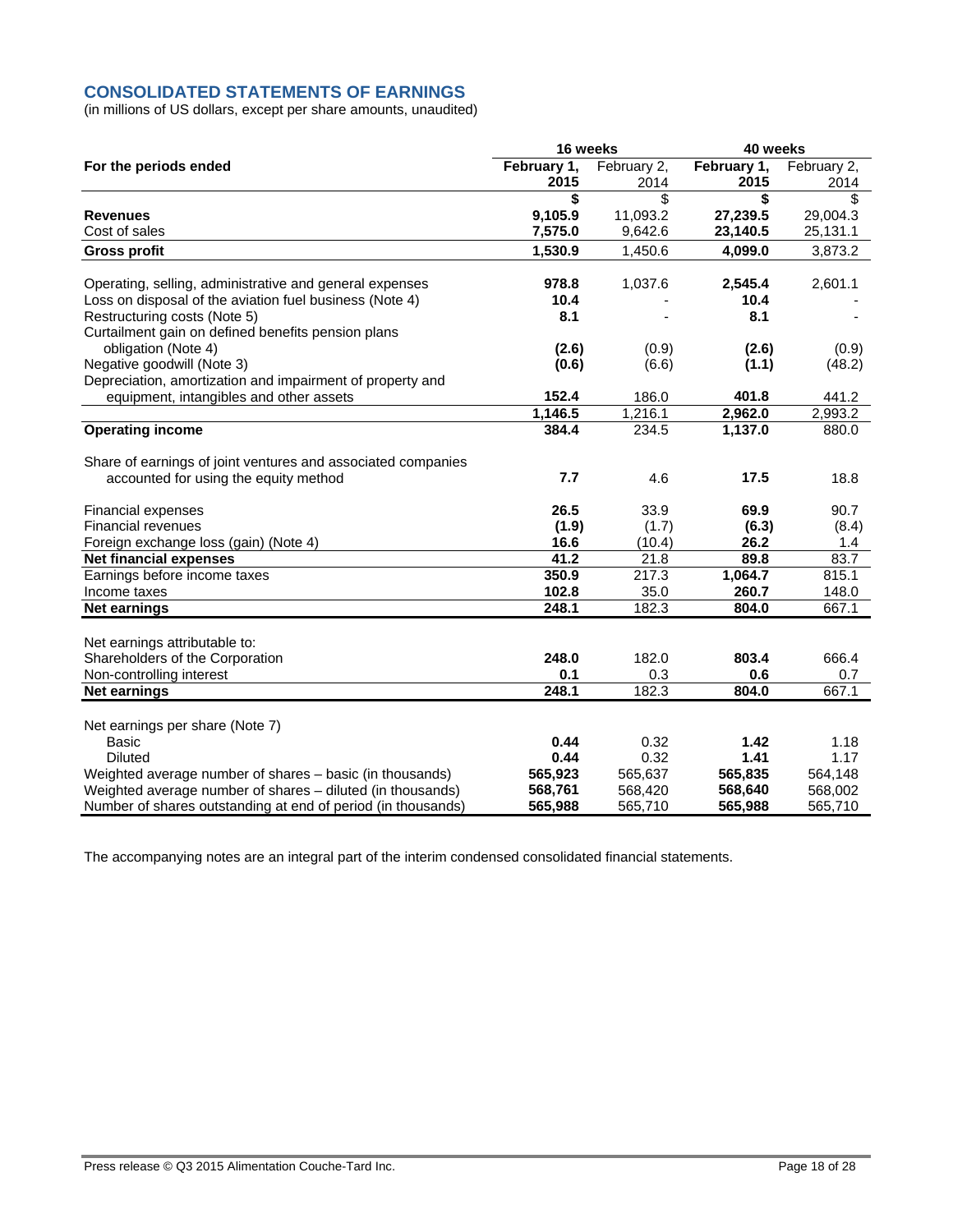### **CONSOLIDATED STATEMENTS OF COMPREHENSIVE INCOME**

(in millions of US dollars, unaudited)

|                                                                         | 16 weeks    |             | 40 weeks    |             |  |
|-------------------------------------------------------------------------|-------------|-------------|-------------|-------------|--|
| For the periods ended                                                   | February 1, | February 2, | February 1, | February 2, |  |
|                                                                         | 2015        | 2014        | 2015        | 2014        |  |
|                                                                         | \$          | \$          | \$          | \$          |  |
| <b>Net earnings</b>                                                     | 248.1       | 182.3       | 804.0       | 667.1       |  |
| Other comprehensive income                                              |             |             |             |             |  |
| Items that may be reclassified subsequently to earnings                 |             |             |             |             |  |
| <b>Translation adjustments</b>                                          |             |             |             |             |  |
| Changes in cumulative translation adjustments <sup>(1)</sup>            | (293.3)     | (62.7)      | (613.9)     | (57.1)      |  |
| Cumulative translation adjustments reclassified to                      |             |             |             |             |  |
| earnings (Note 4)                                                       | 1.9         |             | 1.9         |             |  |
| Change in fair value of financial instruments designated as             |             |             |             |             |  |
| a hedge of the Corporation's net investment in its US                   |             |             |             |             |  |
| operations <sup>(2)</sup>                                               | (80.2)      | (41.8)      | (100.4)     | (55.0)      |  |
| Net interest on financial instruments designated as a hedge             |             |             |             |             |  |
| of the Corporation's net investment in its US operations <sup>(3)</sup> | (0.5)       | 0.4         | 0.2         | 2.0         |  |
| Cash flow hedges                                                        |             |             |             |             |  |
| Change in fair value of financial instruments <sup>(4)</sup>            | 11.7        | 3.8         | 16.9        | 6.7         |  |
| Gain realized on financial instruments reclassified to                  |             |             |             |             |  |
| earnings <sup>(5)</sup>                                                 | (9.6)       | (3.1)       | (13.0)      | (5.5)       |  |
| Items that will never be reclassified to earnings                       |             |             |             |             |  |
| Net actuarial (loss) gain (6)                                           | (20.4)      | 0.6         | (35.1)      | 2.8         |  |
| Other comprehensive loss                                                | (390.4)     | (102.8)     | (743.4)     | (106.1)     |  |
| <b>Comprehensive income</b>                                             | (142.3)     | 79.5        | 60.6        | 561.0       |  |
|                                                                         |             |             |             |             |  |
| Comprehensive income attributable to:                                   |             |             |             |             |  |
| Shareholders of the Corporation                                         | (142.4)     | 79.2        | 60.0        | 560.3       |  |
| Non-controlling interest                                                | 0.1         | 0.3         | 0.6         | 0.7         |  |
| <b>Comprehensive income</b>                                             | (142.3)     | 79.5        | 60.6        | 561.0       |  |

(1) For the 16 and 40-week periods ended February 1, 2015, these amounts include a loss of \$74.9 (net of income taxes of \$11.7) arising from the translation of the US dollar denominated long-term debt designated as a foreign exchange hedge of the Corporation's net investment in its US operations (Note 2).

(2) For the 16 and 40-week periods ended February 1, 2015, these amounts are net of income taxes of \$16.0 and \$18.3, respectively. For the 16 and 40 week periods ended February 2, 2014, these amounts are net of income taxes of \$7.2 and \$9.1, respectively.

(3) For the 16 and 40-week periods ended February 1, 2015, these amounts are net of income taxes of \$0.2 and \$0.1, respectively. For the 16 and 40-week periods ended February 2, 2014, these amounts are net of income taxes of \$0.1 and \$0.7, respectively.

(4) For the 16 and 40-week periods ended February 1, 2015, these amounts are net of income taxes of \$4.4 and \$6.0, respectively. For the 16 and 40-week periods ended February 2, 2014, these amounts are net of income taxes of \$2.0 and \$2.4, respectively.

(5) For the 16 and 40-week periods ended February 1, 2015, these amounts are net of income taxes of \$3.6 and \$4.9, respectively. For the 16 and 40-week periods ended February 2, 2014, these amounts are net of income taxes of \$1.6 and \$2.0, respectively.

(6) For the 16 and 40-week periods ended February 1, 2015, these amounts are net of income taxes of \$8.0 and \$13.4, respectively. For the 16 and 40-week periods ended February 2, 2014, these amounts are net of income taxes of \$0.2 and \$1.1, respectively.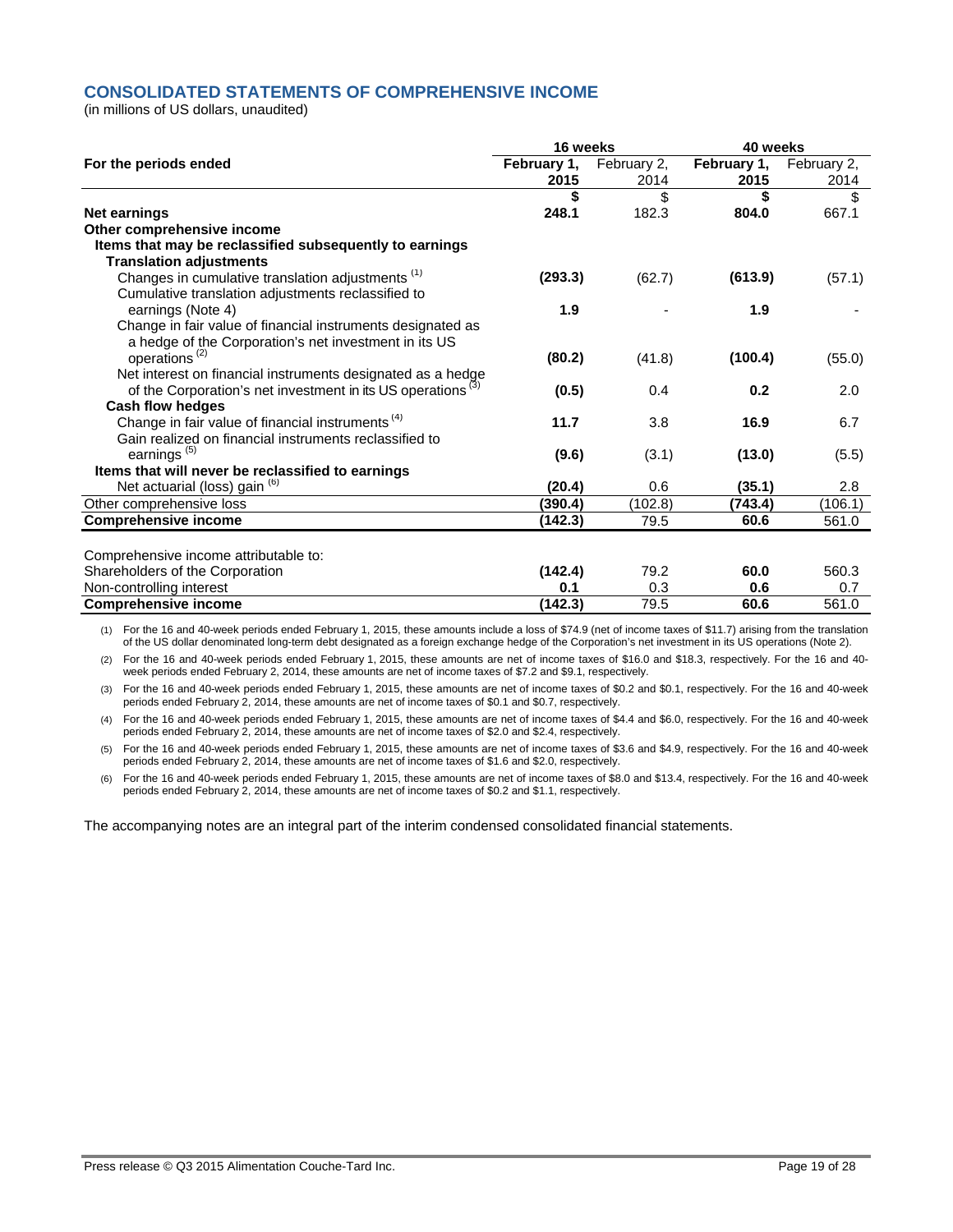## **CONSOLIDATED STATEMENTS OF CHANGES IN EQUITY**

(in millions of US dollars, unaudited)

| For the 40-week period ended             |                  |                               |                             |                                                     |         |                         | February 1, 2015 |
|------------------------------------------|------------------|-------------------------------|-----------------------------|-----------------------------------------------------|---------|-------------------------|------------------|
|                                          |                  |                               |                             | Attributable to the shareholders of the Corporation |         |                         |                  |
|                                          |                  |                               |                             | <b>Accumulated</b><br>other                         |         | Non-                    |                  |
|                                          | Capital<br>stock | <b>Contributed</b><br>surplus | <b>Retained</b><br>earnings | comprehensive<br>income (Note 8)                    | Total   | controlling<br>interest | Total<br>equity  |
|                                          | \$               | \$                            | \$                          | \$                                                  | \$      | \$                      |                  |
| Balance, beginning of period             | 686.5            | 11.6                          | 3,077.4                     | 186.9                                               | 3,962.4 | 14.2                    | 3,976.6          |
| Comprehensive income:                    |                  |                               |                             |                                                     |         |                         |                  |
| Net earnings                             |                  |                               | 803.4                       |                                                     | 803.4   | 0.6                     | 804.0            |
| Other comprehensive loss                 |                  |                               |                             | (743.4)                                             | (743.4) |                         | (743.4)          |
| Comprehensive income                     |                  |                               |                             |                                                     | 60.0    | 0.6                     | 60.6             |
| Reduction of non-controlling<br>interest |                  |                               |                             |                                                     |         | (0.6)                   | (0.6)            |
| <b>Dividends</b>                         |                  |                               | (66.5)                      |                                                     | (66.5)  | (0.4)                   | (66.9)           |
| Stock option-based compensation          |                  |                               |                             |                                                     |         |                         |                  |
| expense                                  |                  | 2.4                           |                             |                                                     | 2.4     |                         | 2.4              |
| Initial fair value of stock options      |                  |                               |                             |                                                     |         |                         |                  |
| exercised                                | 0.6              | (0.6)                         |                             |                                                     |         |                         |                  |
| Balance, end of period                   | 687.1            | 13.4                          | 3,814.3                     | (556.5)                                             | 3,958.3 | 13.8                    | 3,972.1          |

#### For the 40-week period ended February 2, 2014

|                                      |         | Attributable to the shareholders of the Corporation |          |                 |         |             |         |
|--------------------------------------|---------|-----------------------------------------------------|----------|-----------------|---------|-------------|---------|
|                                      |         |                                                     |          | Accumulated     |         |             |         |
|                                      |         |                                                     |          | other           |         | Non-        |         |
|                                      | Capital | Contributed                                         | Retained | comprehensive   |         | controlling | Total   |
|                                      | stock   | surplus                                             | earnings | income (Note 8) | Total   | interest    | equity  |
|                                      | \$      | \$                                                  | \$       | \$              | \$      | \$          | \$      |
| Balance, beginning of period         | 670.4   | 16.5                                                | 2,344.0  | 185.8           | 3,216.7 | ۰           | 3,216.7 |
| Comprehensive income:                |         |                                                     |          |                 |         |             |         |
| Net earnings                         |         |                                                     | 666.4    |                 | 666.4   | 0.7         | 667.1   |
| Other comprehensive loss             |         |                                                     |          | (106.1)         | (106.1) |             | (106.1) |
| Comprehensive income                 |         |                                                     |          |                 | 560.3   | 0.7         | 561.0   |
| <b>Dividends</b>                     |         |                                                     | (47.2)   |                 | (47.2)  |             | (47.2)  |
| Addition to non-controlling interest |         |                                                     |          |                 |         | 13.2        | 13.2    |
| Redemption liability                 |         |                                                     | (13.2)   |                 | (13.2)  |             | (13.2)  |
| Stock option-based compensation      |         |                                                     |          |                 |         |             |         |
| expense                              |         | (0.3)                                               |          |                 | (0.3)   |             | (0.3)   |
| Initial fair value of stock options  |         |                                                     |          |                 |         |             |         |
| exercised                            | 4.6     | (4.6)                                               |          |                 |         |             |         |
| Cash received upon exercise of       |         |                                                     |          |                 |         |             |         |
| stock options                        | 9.4     |                                                     |          |                 | 9.4     |             | 9.4     |
| Balance, end of period               | 684.4   | 11.6                                                | 2,950.0  | 79.7            | 3,725.7 | 13.9        | 3,739.6 |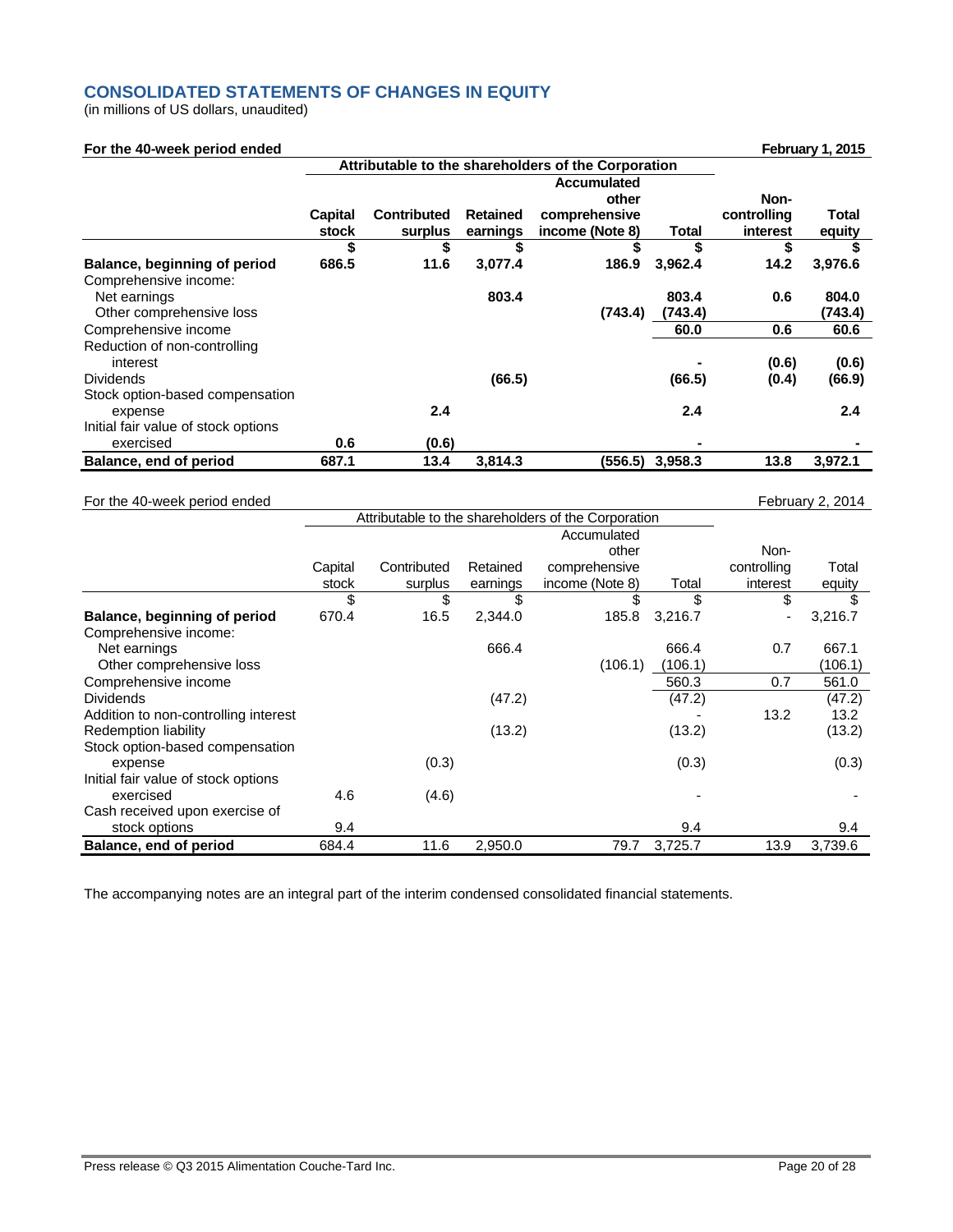## **CONSOLIDATED STATEMENTS OF CASH FLOWS**

(in millions of US dollars, unaudited)

|                                                                                       | 16 weeks            |                     | 40 weeks            |                     |  |
|---------------------------------------------------------------------------------------|---------------------|---------------------|---------------------|---------------------|--|
| For the periods ended                                                                 | February 1,<br>2015 | February 2,<br>2014 | February 1,<br>2015 | February 2,<br>2014 |  |
|                                                                                       | \$                  | \$                  | \$                  | \$                  |  |
| <b>Operating activities</b>                                                           |                     |                     |                     |                     |  |
| Net earnings                                                                          | 248.1               | 182.3               | 804.0               | 667.1               |  |
| Adjustments to reconcile net earnings to net cash provided by<br>operating activities |                     |                     |                     |                     |  |
| Depreciation, amortization and impairment of property and                             |                     |                     |                     |                     |  |
| equipment, intangible and other assets, net of amortization of                        |                     |                     |                     |                     |  |
| deferred credits                                                                      | 125.7               | 179.0               | 353.5               | 418.8               |  |
| Deferred income taxes                                                                 | 2.1                 | (33.0)              | (65.8)              | (63.5)              |  |
| Loss on disposal of the aviation fuel business (Note 4)                               | 10.4                |                     | 10.4                |                     |  |
| Restructuring costs (Note 5)                                                          | 8.1                 |                     | 8.1                 |                     |  |
| Deferred credits                                                                      | 7.8                 | (0.3)               | 11.3                | 9.3                 |  |
| (Gain) loss on disposal of property and equipment and other                           |                     |                     |                     |                     |  |
| assets                                                                                | (3.9)               | 0.5                 | (4.9)               | 3.7                 |  |
| Share of earnings of joint ventures and associated companies                          |                     |                     |                     |                     |  |
| accounted for using the equity method, net of dividends                               |                     |                     |                     |                     |  |
| received                                                                              | (2.8)               | 17.5                | (5.9)               | 11.8                |  |
| Curtailment gain on defined benefits pension plans                                    |                     |                     |                     |                     |  |
| obligation (Note 4)                                                                   | (2.6)               | (0.9)               | (2.6)               | (0.9)               |  |
| Negative goodwill (Note 3)                                                            | (0.6)               | (6.6)               | (1.1)               | (48.2)              |  |
| Other                                                                                 | (11.5)              | 10.5                | (3.7)               | 30.9                |  |
| Changes in non-cash working capital                                                   | (30.6)              | (47.7)              | 139.6               | 76.3                |  |
| Net cash provided by operating activities                                             | 350.2               | 301.3               | 1,242.9             | 1,105.3             |  |
|                                                                                       |                     |                     |                     |                     |  |
| <b>Investing activities</b>                                                           |                     |                     |                     |                     |  |
| Purchase of property and equipment and other assets                                   | (187.8)             | (163.8)             | (375.5)             | (342.8)             |  |
| Proceeds from disposal of the aviation fuel business (Note 4)                         | 94.6                |                     | 94.6                |                     |  |
| Proceeds from disposal of property and equipment and other assets                     | 31.8                | 18.9                | 63.4                | 59.5                |  |
| Business acquisitions (Note 3)                                                        | (7.3)               | (50.1)              | (163.0)             | (158.2)             |  |
| Restricted cash<br>Net cash used in investing activities                              | (68.7)              | 0.4<br>(194.6)      | (0.3)<br>(380.8)    | 20.9<br>(420.6)     |  |
|                                                                                       |                     |                     |                     |                     |  |
| <b>Financing activities</b>                                                           |                     |                     |                     |                     |  |
| Net (decrease) increase in other debt                                                 | (325.7)             | 194.3               | (220.3)             | 335.2               |  |
| Cash dividends paid                                                                   | (22.4)              | (17.7)              | (66.5)              | (47.2)              |  |
| Repayment under the unsecured non-revolving acquisition credit                        |                     |                     |                     |                     |  |
| facility                                                                              |                     | (465.0)             | (555.0)             | (1,368.0)           |  |
| Issuance of shares upon exercise of stock-options                                     |                     | 0.1                 |                     | 9.4                 |  |
| Issuance of Canadian dollar denominated senior unsecured notes, net                   |                     |                     |                     |                     |  |
| of financing costs                                                                    |                     |                     |                     | 285.6               |  |
| Net cash used in financing activities                                                 | (348.1)             | (288.3)             | (841.8)             | (785.0)             |  |
| Effect of exchange rate fluctuations on cash and cash equivalents                     | (53.4)              | (25.7)              | (53.4)              | (13.1)              |  |
| Net decrease in cash and cash equivalents                                             | (120.0)             | (207.3)             | (33.1)              | (113.4)             |  |
| Cash, cash equivalents and bank overdraft, beginning of period                        | 598.0               | 752.2               | 511.1               | 658.3               |  |
| Cash, cash equivalents and bank overdraft, end of period                              | 478.0               | 544.9               | 478.0               | 544.9               |  |
| Bank overdraft, end of period <sup>(1)</sup>                                          |                     |                     |                     | 4.9                 |  |
| Cash and cash equivalents, end of period                                              |                     |                     | 478.0               | 549.8               |  |
|                                                                                       |                     |                     |                     |                     |  |
| <b>Supplemental information:</b>                                                      |                     |                     |                     |                     |  |
| Interest paid                                                                         | 18.5                | 21.7                | 48.3                | 64.4                |  |
| Interest and dividends received                                                       | 7.0                 | 26.3                | 17.4                | 41.0                |  |
| Income taxes paid                                                                     | 124.5               | 45.2                | 211.4               | 142.6               |  |
| Cash and cash equivalents components:                                                 |                     |                     |                     |                     |  |
| Cash and demand deposits                                                              |                     |                     | 478.0               | 486.4               |  |
| Liquid investments                                                                    |                     |                     |                     | 63.4                |  |
|                                                                                       |                     |                     | 478.0               | 549.8               |  |

(1) Bank overdraft is included in Bank loans and current portion of long-term debt on the consolidated balance sheet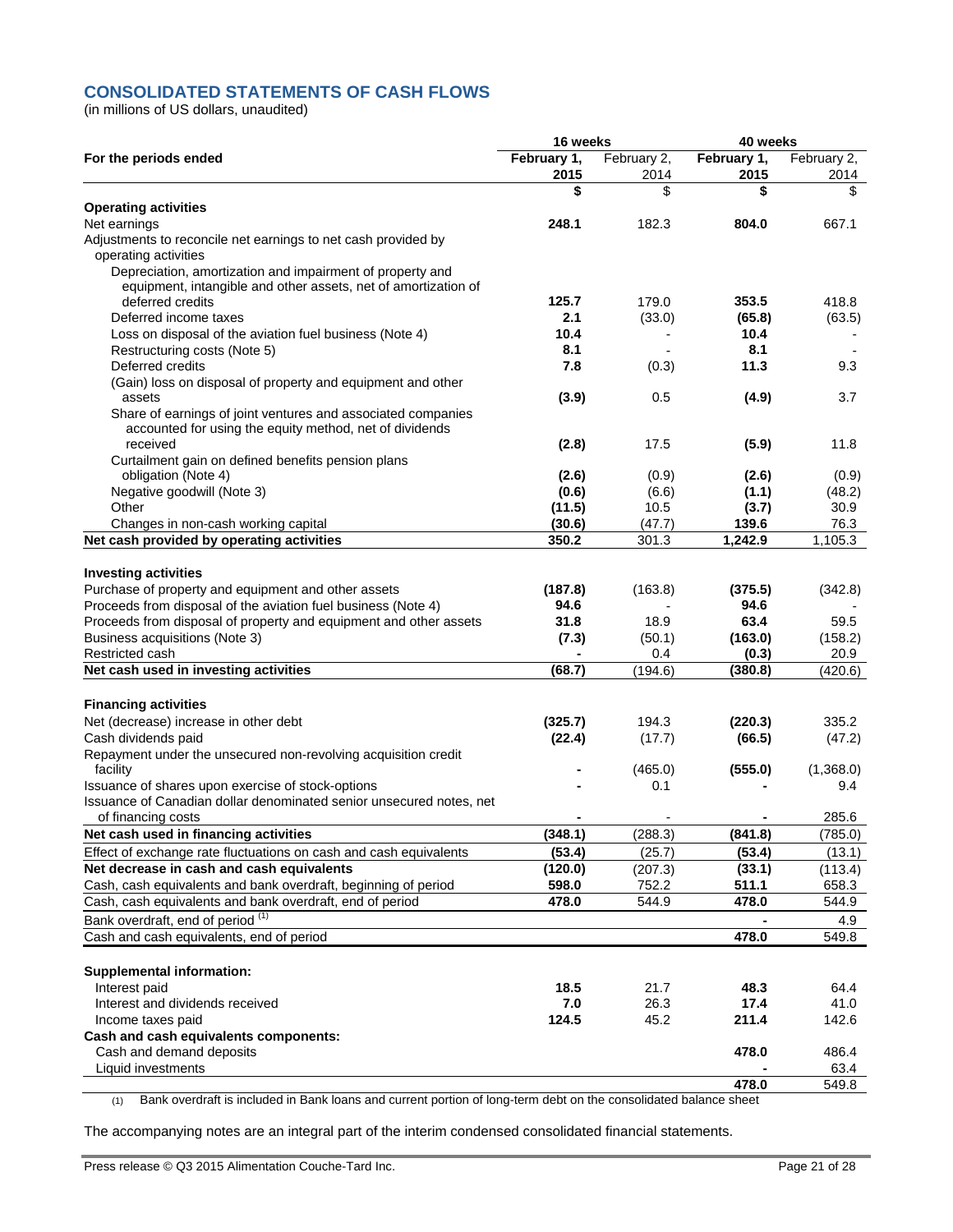## **CONSOLIDATED BALANCE SHEETS**

(in millions of US dollars, unaudited)

|                                                           | As at February 1,<br>2015 | As at April 27,<br>2014 |
|-----------------------------------------------------------|---------------------------|-------------------------|
|                                                           | \$                        | \$                      |
| <b>Assets</b>                                             |                           |                         |
| <b>Current assets</b>                                     |                           |                         |
| Cash and cash equivalents                                 | 478.0                     | 511.1                   |
| Restricted cash                                           | 1.3                       | 1.0                     |
| Accounts receivable                                       | 1,096.9                   | 1,726.4                 |
| Inventories                                               | 689.8                     | 848.0                   |
| Prepaid expenses                                          | 51.4                      | 60.0                    |
| Income taxes receivable                                   |                           | 68.4                    |
|                                                           | 2,317.4                   | 3,214.9                 |
| Property and equipment                                    | 4,610.6                   | 5,131.0                 |
| Goodwill                                                  | 974.0                     | 1,088.7                 |
| Intangible assets                                         | 632.7                     | 823.5                   |
| Other assets                                              | 155.0                     | 159.8                   |
| Investment in joint ventures and associated companies     | 74.1                      | 75.4                    |
| Deferred income taxes                                     | 118.0                     | 51.7                    |
|                                                           | 8,881.8                   | 10,545.0                |
| <b>Liabilities</b><br><b>Current liabilities</b>          |                           |                         |
| Accounts payable and accrued liabilities                  | 1,746.7                   | 2,510.3                 |
| Provisions                                                | 87.9                      | 102.4                   |
| Income taxes payable                                      | 83.3                      | 29.8                    |
| Bank loans and current portion of long-term debt (Note 6) | 14.1                      | 20.3                    |
|                                                           | 1,932.0                   | 2,662.8                 |
| Long-term debt (Note 6)                                   | 1,664.0                   | 2,586.1                 |
| Provisions                                                | 335.9                     | 390.5                   |
| Pension benefit liability                                 | 137.0                     | 119.8                   |
| Other financial liabilities                               | 192.6                     | 73.9                    |
| Deferred credits and other liabilities                    | 176.3                     | 169.5                   |
| Deferred income taxes                                     | 471.9                     | 565.8                   |
|                                                           | 4,909.7                   | 6,568.4                 |
|                                                           |                           |                         |
| <b>Equity</b>                                             |                           |                         |
| Capital stock (Note 9)                                    | 687.1                     | 686.5                   |
| Contributed surplus                                       | 13.4                      | 11.6                    |
| Retained earnings                                         | 3,814.3                   | 3,077.4                 |
| Accumulated other comprehensive (loss) income (Note 8)    | (556.5)                   | 186.9                   |
| Equity attributable to shareholders of the Corporation    | 3,958.3                   | 3,962.4                 |
| Non-controlling interest                                  | 13.8                      | 14.2                    |
|                                                           | 3,972.1                   | 3,976.6                 |
|                                                           | 8,881.8                   | 10,545.0                |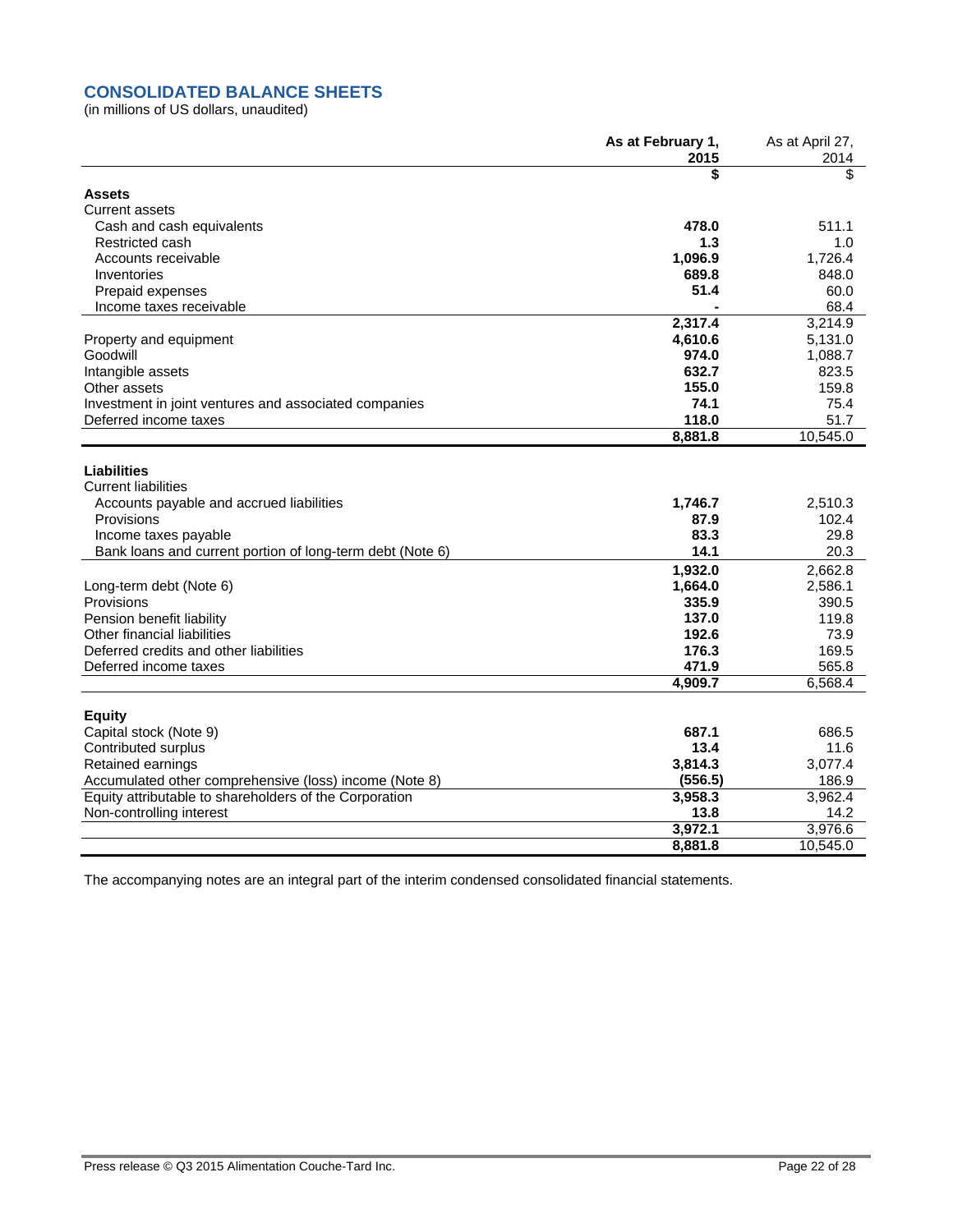(in millions of US dollars unless otherwise noted, except per share amounts, unaudited)

### **1. CONSOLIDATED FINANCIAL STATEMENTS PRESENTATION**

The unaudited interim condensed consolidated financial statements (the "interim financial statements") have been prepared by the Corporation in accordance with generally accepted accounting principles in Canada as set out in Part I of the Chartered Professional Accountants of Canada (CPA Canada) Handbook – Accounting, which incorporates International Financial Reporting Standards ("IFRS"), as issued by the International Accounting Standards Board ("IASB") applicable to the preparation of interim financial statements, including International Accounting Standard ("IAS") 34 "Interim Financial Reporting".

The interim financial statements were prepared in accordance with the same accounting policies and methods as the audited annual consolidated financial statements for the year ended April 27, 2014, except those disclosed in Note 2. The interim financial statements do not include all the information required for complete financial statements and should be read in conjunction with the audited annual consolidated financial statements and notes thereto in the Corporation's 2014 Annual Report. The results of operations for the interim periods presented do not necessarily reflect results expected for the full fiscal year. The Corporation's business follows a seasonal pattern. The busiest period is the first half-year of each fiscal year, which includes summer's sales.

On March 17, 2015, the Corporation's interim financial statements were approved by the board of directors who also approved their publication.

#### **2. ACCOUNTING CHANGES**

#### **Accounting policies different from those used in the audited annual consolidated financial statements for the year ended April 27, 2014**

#### *Hedge of the net investment in foreign operations*

As of October 13, 2014, the Corporation designated its entire US dollar denominated long-term debt as a foreign exchange hedge of its net investment in its US operations. Accordingly, the gains or losses arising from the translation of the US dollar denominated debt that are determined to be an effective hedge are recognized in Other comprehensive income, counterbalancing gains and losses arising from translation of the Corporation's net investment in its US operations. Should a portion of the hedging relationship become ineffective, the ineffective portion would be recorded in the consolidated statement of earnings under Operating, selling, administrative and general expenses.

#### **New interpretation**

On April 28, 2014, the Corporation adopted the new interpretation IFRIC 21, "Levies". The interpretation identifies the obligating event for the recognition of a liability for a levy imposed by a government and provides guidance on when to recognize the liability. The adoption of this interpretation did not have a significant impact on the Corporation's consolidated financial statements.

#### **Recently issued but not yet implemented**

#### *Classification and measurement of financial assets and financial liabilities*

In July 2014, the IASB completed IFRS 9, "Financial Instruments" in its three-part project to replace IAS 39, "Financial Instruments: Recognition and Measurement" with a single approach to determine whether a financial asset is measured at amortized cost or fair value. The Standard includes requirements for recognition and measurement, impairment, derecognition and general hedge accounting. The standard is effective for fiscal years beginning on or after January 1, 2018 with earlier adoption permitted. The Corporation will assess, in due course, the impact of this standard on its consolidated financial statements.

#### *Revenue from Contracts with Customers*

In May 2014, the IASB issued IFRS 15, "Revenue from Contracts with Customers", to specify how and when to recognize revenue as well as requiring the provision of more informative and relevant disclosures. IFRS 15 supersedes IAS 18, "Revenue", IAS 11, "Construction Contracts", and other revenue related interpretations. This standard is effective for annual reporting periods beginning on or after January 1, 2017 with earlier adoption permitted. The Corporation will assess, in due course, the impact of this standard on its consolidated financial statements.

#### *Presentation of financial statements*

In December 2014, the IASB issued amendments to IAS 1 "Presentation of Financial Statements" to clarify materiality, aggregation and disaggregation of items presented in the balance sheet, statement of earnings and statement of comprehensive income as well as order of notes to financial statements. These amendments shall be applied to fiscal years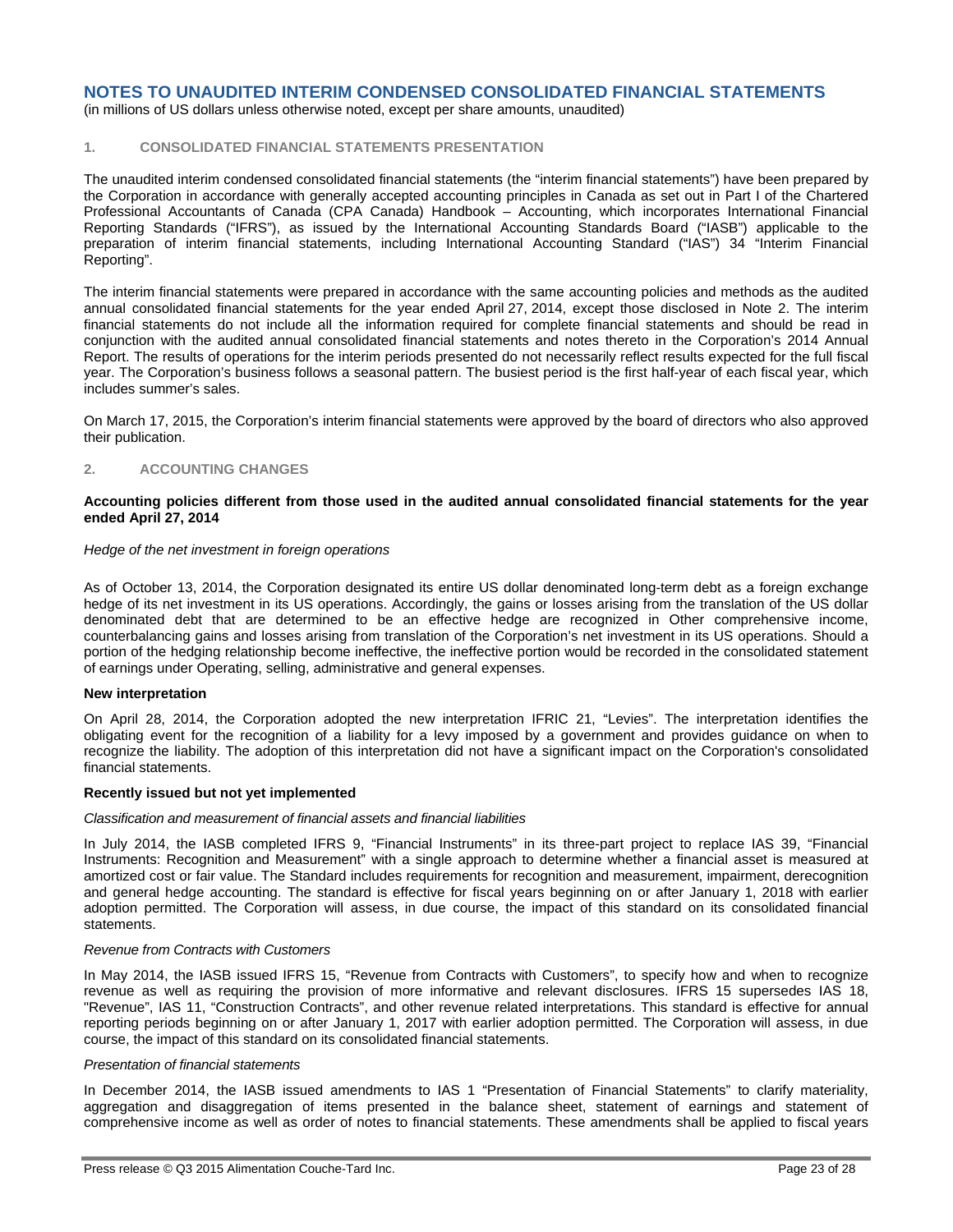(in millions of US dollars unless otherwise noted, except per share amounts, unaudited)

beginning on or after January 1, 2016 with earlier adoption permitted. The Corporation will assess, in due course, the impact of this standard on its consolidated financial statements.

## **3. BUSINESS ACQUISITIONS**

- On June 23, 2014, the Corporation acquired 13 company-operated stores and two non-operating stores in South Carolina, United States from Garvin Oil Company. The Corporation owns the land and buildings for all sites.
- On October 8, 2014, the Corporation acquired 55 stores in Illinois and Indiana, United States from Tri Star Marketing inc. Among these, 54 are company-operated and one is operated by an independent operator. The Corporation owns the land and buildings for 54 sites and leases the land and owns the building for the remaining site. Through this transaction, the Corporation also acquired three biodiesel blending facilities.
- During the 40-week period ended February 1, 2015, the Corporation also acquired 21 other stores through distinct transactions. The Corporation owns the land and buildings for 16 sites and leases these same assets for the remaining five.

For the 40-week period ended February 1, 2015, acquisition costs of \$1.5 in connection with these acquisitions and other unrealized acquisitions are included in Operating, selling, administrative and general expenses.

These acquisitions were settled for a total cash consideration of \$163.0. Since the Corporation has not completed its fair value assessment of the assets acquired, the liabilities assumed and goodwill for all transactions, the preliminary allocations of certain acquisitions are subject to adjustments to the fair value of the assets, liabilities and goodwill until the process is completed.

Purchase price allocations based on the estimated fair value on the date of acquisition and available information as at the date of publication of these consolidated financial statements is as follows:

|                                          | \$    |
|------------------------------------------|-------|
| Tangible assets acquired                 |       |
| Inventories                              | 9.6   |
| Property and equipment                   | 136.5 |
| Total tangible assets                    | 146.1 |
| Liabilities assumed                      |       |
| Accounts payable and accrued liabilities | 2.1   |
| Provisions                               | 1.1   |
| Deferred credits and other liabilities   | 5.0   |
| <b>Total liabilities</b>                 | 8.2   |
| Net tangible assets acquired             | 137.9 |
| Intangible assets                        | 1.0   |
| Goodwill                                 | 25.2  |
| Negative goodwill recorded to earnings   | (1.1) |
| Total cash consideration paid            | 163.0 |

The Corporation expects that \$12.9 of the goodwill related to these transactions will be deductible for tax purposes.

These acquisitions were concluded in order to expand the Corporation's market share, to penetrate new markets and to increase its economies of scale. These acquisitions generated goodwill mainly due to the strategic location of certain acquired stores. Since the date of acquisition, revenues and net earnings from these stores amounted to \$180.2 and \$4.8, respectively. Considering the nature of these acquisitions, the available financial information does not allow for the accurate disclosure of pro-forma revenues and net earnings had the Corporation concluded these acquisitions at the beginning of its fiscal year.

#### **4. DISPOSAL OF THE AVIATION FUEL BUSINESS**

On December 31, 2014, the Corporation closed the sale of its aviation fuel business through a share purchase agreement pursuant to which BP Global Investments Ltd. acquired 100% of all issued and outstanding shares of Statoil Fuel & Retail Aviation AS for total proceeds from disposal of \$107.8 of which \$13.2 is receivable as at February 1, 2015. The Corporation recognized a preliminary loss on disposal of \$10.4 and a preliminary curtailment gain on defined benefits pension plans obligation of \$2.6 in relation to this sale transaction. The disposal also resulted in a \$1.9 loss on cumulative translation adjustments being reclassified to earnings and included on the foreign exchange loss (gain) line in the consolidated statements of earnings. These preliminary figures are subject to change until final closing adjustments.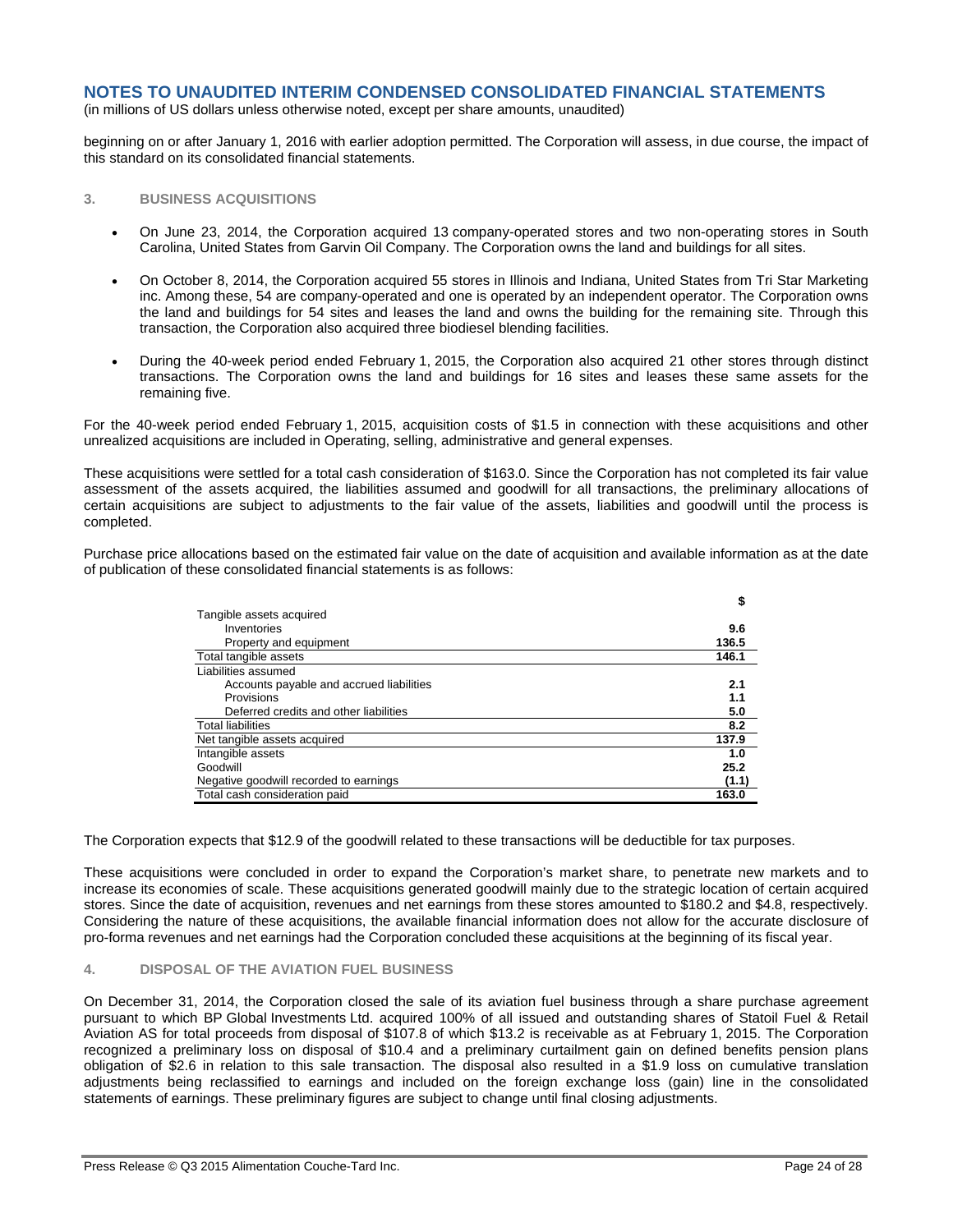(in millions of US dollars unless otherwise noted, except per share amounts, unaudited)

#### **5. RESTRUCTURING COSTS**

A restructuring provision of \$8.1 was recorded to earnings for the 16 and 40-week periods ended February 1, 2015. As at February 1, 2015, a total provision of \$22.0 is recorded to the consolidated balance sheet (\$30.6 as at April, 27, 2014). This provision is primarily composed of redundancy costs which will result in the reduction of the Corporation's workforce in several business units and departments across Europe.

#### **6. BANK LOANS AND LONG-TERM DEBT**

|                                                                                                        | As at February 1,<br>2015 | As at April 27,<br>2014 |
|--------------------------------------------------------------------------------------------------------|---------------------------|-------------------------|
|                                                                                                        |                           |                         |
| Canadian dollar denominated senior unsecured notes maturing on various dates from November 2017 to     |                           |                         |
| November 2022                                                                                          | 1.018.7                   | 1.172.7                 |
| US dollar denominated term revolving unsecured operating credit D, maturing in December 2017 (Note 12) | 588.5                     | 793.5                   |
| NOK denominated floating rate bonds, maturing in February 2017                                         | 1.9                       | 2.5                     |
| NOK denominated fixed rate bonds, maturing in February 2019                                            | 1.7                       | 2.2                     |
| US dollar denominated unsecured non-revolving acquisition credit facility, maturing in June 2015       |                           | 552.3                   |
| Borrowings under bank overdraft facilities, maturing at various dates                                  |                           | 1.8                     |
| Other debts, including finance leases, maturing at various dates                                       | 67.3                      | 81.4                    |
|                                                                                                        | 1.678.1                   | 2.606.4                 |
| Bank loans and current portion of long-term debt                                                       | 14.1                      | 20.3                    |
|                                                                                                        | 1.664.0                   | 2,586.1                 |

On May 16, 2014, the Corporation amended its term revolving unsecured operating credit D to increase the maximum amount available from \$1,275.0 to \$1,525.0. All other terms remain unchanged.

#### **7. NET EARNINGS PER SHARE**

The following table presents the information for the computation of basic and diluted net earnings per share:

|                                                                  |              | 16-week period<br>ended February 1, 2015                      |                                | 16-week period<br>ended February 2, 2014 |                                                        |                                 |  |
|------------------------------------------------------------------|--------------|---------------------------------------------------------------|--------------------------------|------------------------------------------|--------------------------------------------------------|---------------------------------|--|
|                                                                  | Net earnings | <b>Weighted average</b><br>number of shares<br>(in thousands) | Net earnings<br>per share<br>S | Net earnings                             | Weighted average<br>number of shares<br>(in thousands) | Net earnings<br>per share<br>\$ |  |
| Basic net earnings attributable to Class A<br>and B shareholders | 248.0        | 565,923                                                       | 0.44                           | 182.0                                    | 565,637                                                | 0.32                            |  |
| Dilutive effect of stock options                                 |              | 2,838                                                         | $\blacksquare$                 |                                          | 2,783                                                  |                                 |  |
| Diluted net earnings available for Class A<br>and B shareholders | 248.0        | 568,761                                                       | 0.44                           | 182.0                                    | 568.420                                                | 0.32                            |  |
|                                                                  |              | 40-week period<br>ended February 1, 2015                      |                                |                                          | 40-week period<br>ended February 2, 2014               |                                 |  |
|                                                                  | Net earnings | <b>Weighted average</b><br>number of shares<br>(in thousands) | Net earnings<br>per share      | Net earnings                             | Weighted average<br>number of shares<br>(in thousands) | Net earnings<br>per share       |  |
|                                                                  | \$           |                                                               | \$                             | \$                                       |                                                        | \$                              |  |
| Basic net earnings attributable to Class A<br>and B shareholders | 803.4        | 565,835                                                       | 1.42                           | 666.4                                    | 564.148                                                | 1.18                            |  |
| Dilutive effect of stock options                                 |              | 2,805                                                         | (0.01)                         |                                          | 3,854                                                  | (0.01)                          |  |
| Diluted net earnings available for Class A<br>and B shareholders | 803.4        | 568,640                                                       | 1.41                           | 666.4                                    | 568.002                                                | 1.17                            |  |

When they have an anti-dilutive effect, stock options must be excluded from the calculation of the diluted net earnings per share. For the 40-week periods ended February 1, 2015, 651,274 stock options were excluded but no stock options were excluded for the 16 and 40-week periods ended February 2, 2014.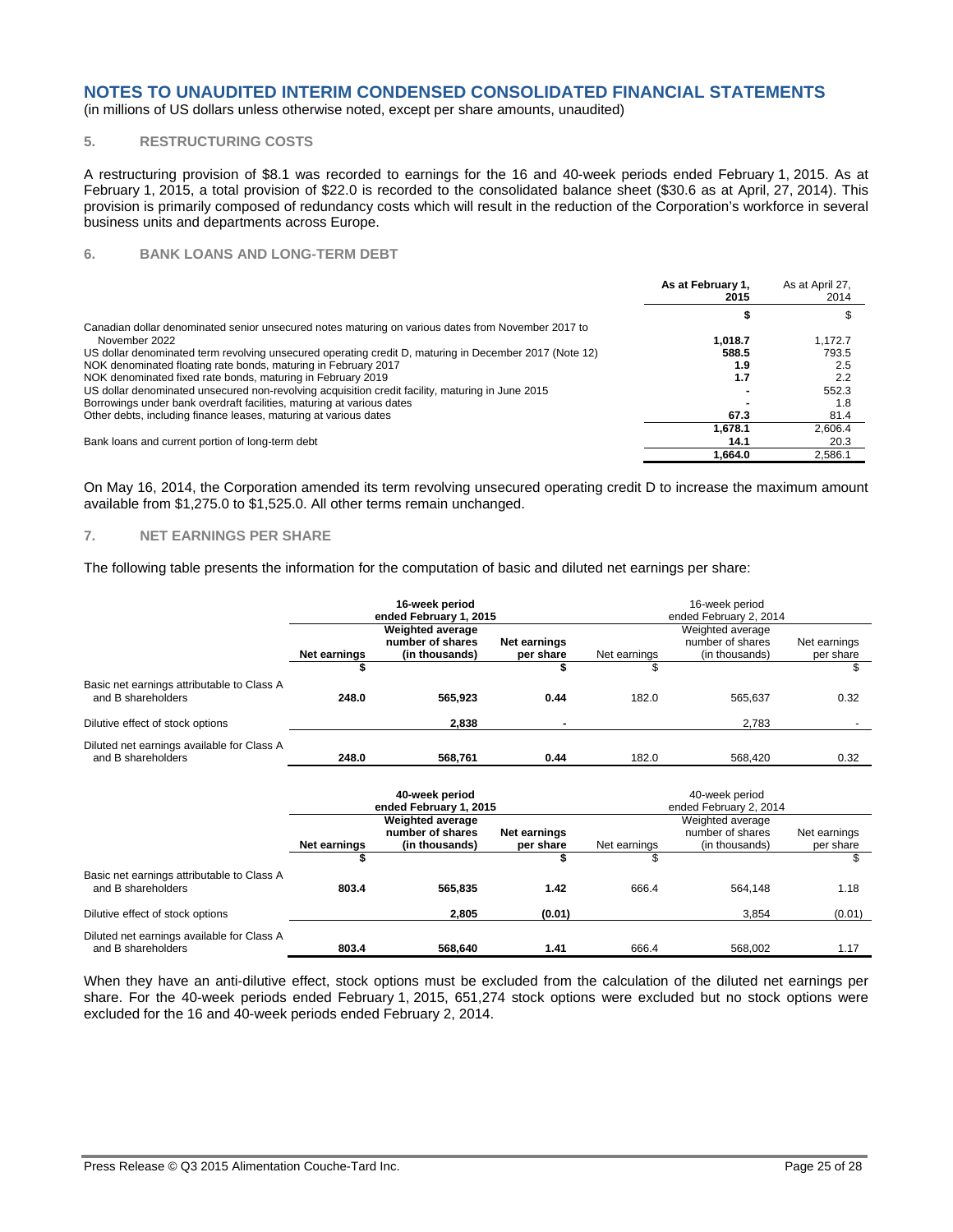(in millions of US dollars unless otherwise noted, except per share amounts, unaudited)

#### **8. ACCUMULATED OTHER COMPREHENSIVE INCOME (LOSS)**

#### **As at February 1, 2015**

|                              |                   | Attributable to shareholders of the Corporation |                 |           |                                  |                          |  |  |
|------------------------------|-------------------|-------------------------------------------------|-----------------|-----------|----------------------------------|--------------------------|--|--|
|                              |                   |                                                 |                 |           | Will never be<br>reclassified to |                          |  |  |
|                              |                   | Items that may be reclassified to earnings      |                 |           | earnings                         |                          |  |  |
|                              | <b>Cumulative</b> |                                                 | Net interest on |           |                                  |                          |  |  |
|                              | translation       | <b>Net investment</b>                           | net investment  | Cash flow | <b>Cumulative net</b>            | <b>Accumulated other</b> |  |  |
|                              | adiustments       | hedge                                           | hedae           | hedge     | actuarial loss                   | comprehensive loss       |  |  |
|                              |                   |                                                 |                 |           |                                  |                          |  |  |
| Balance, before income taxes | (365.3)           | (192.6)                                         | 6.4             | 9.4       | (55.3)                           | (597.4)                  |  |  |
| Less: Income taxes           |                   | (29.6)                                          | 1.8             | 2.1       | (15.2)                           | (40.9)                   |  |  |
| Balance, net of income taxes | (365.3)           | (163.0)                                         | 4.6             | 7.3       | (40.1)                           | (556.5)                  |  |  |

#### As at February 2, 2014

|                                                    |                                          | Attributable to shareholders of the Corporation |                                              |                    |                                  |                                              |  |  |  |  |
|----------------------------------------------------|------------------------------------------|-------------------------------------------------|----------------------------------------------|--------------------|----------------------------------|----------------------------------------------|--|--|--|--|
|                                                    |                                          | Items that may be reclassified to earnings      | Will never be<br>reclassified to<br>earnings |                    |                                  |                                              |  |  |  |  |
|                                                    | Cumulative<br>translation<br>adiustments | Net investment<br>hedae                         | Net interest on<br>net investment<br>hedae   | Cash flow<br>hedge | Cumulative net<br>actuarial loss | Accumulated other<br>comprehensive<br>income |  |  |  |  |
|                                                    |                                          |                                                 |                                              |                    |                                  |                                              |  |  |  |  |
| Balance, before income taxes<br>Less: Income taxes | 147.2                                    | (84.5)<br>(12.6)                                | 5.3<br>1.5                                   | 3.7<br>0.8         | (3.2)<br>(0.9)                   | 68.5<br>(11.2)                               |  |  |  |  |
| Balance, net of income taxes                       | 147.2                                    | (71.9)                                          | 3.8                                          | 2.9                | (2.3)                            | 79.7                                         |  |  |  |  |

#### **9. CAPITAL STOCK**

#### **Stock options**

On September 24, 2014, 651,274 stock options were granted under the Corporation's stock option plan. A description of the Corporation's stock-based compensation plan is included in Note 24 of the consolidated financial statements presented in its 2014 Annual Report.

The fair value of stock options granted is estimated at the grant date using the Black-Scholes option pricing model on the basis of the following weighted average assumptions for the stock options granted during the period:

- □ risk-free interest rate of 1.68%:
- **Expected life of 8 years:**
- □ expected volatility of 29.0%;
- □ expected quarterly dividend of CA\$0.045 per share.

The weighted average fair value of stock options granted during the 40-week period ended February 1, 2015 was CA\$11.55.

For the 16-week period ended February 1, 2015, a total of 125,270 stock options were exercised (240,210 for the 16-week period ended February 2, 2014). For the 40-week period ended February 1, 2015, a total of 275,540 stock options were exercised (3,127,230 for the 40-week period ended February 2, 2014).

#### **Issued and outstanding shares**

As at February 1, 2015, the Corporation has 148,101,840 (148,101,840 as at April 27, 2014) issued and outstanding Class A multiple voting shares each comprising ten votes per share and 417,885,677 (417,646,072 as at April 27, 2014) outstanding Class B subordinate voting shares each comprising one vote per share.

#### **10. SEGMENTED INFORMATION**

The Corporation operates convenience stores in the United States, in Europe and in Canada. It essentially operates in one reportable segment, the sale of goods for immediate consumption, road transportation fuel and other products mainly through corporate stores and franchise operations. The Corporation operates its convenience store chain under several banners, including Couche-Tard, Mac's, Circle K and Statoil. Revenues from external customers mainly fall into three categories: merchandise and services, road transportation fuel and other.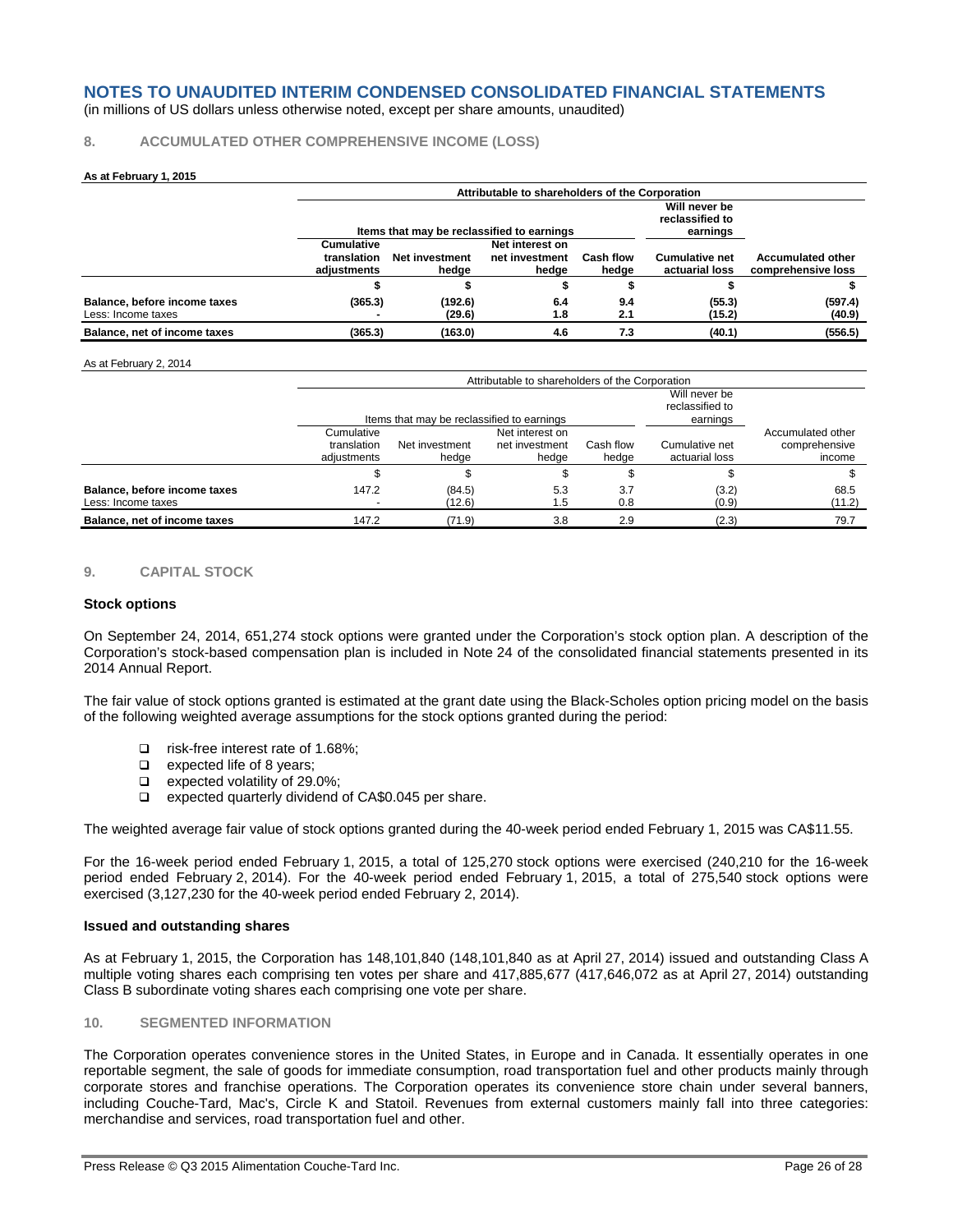(in millions of US dollars unless otherwise noted, except per share amounts, unaudited)

Information on the principal revenue classes as well as geographic information is as follows:

|                                                     | 16-week period<br>ended February 1, 2015 |               |         |              | 16-week period<br>ended February 2, 2014 |         |         |          |
|-----------------------------------------------------|------------------------------------------|---------------|---------|--------------|------------------------------------------|---------|---------|----------|
|                                                     | <b>United</b>                            |               |         |              | United                                   |         |         |          |
|                                                     | <b>States</b>                            | <b>Europe</b> | Canada  | <b>Total</b> | <b>States</b>                            | Europe  | Canada  | Total    |
|                                                     | \$                                       |               | \$      | \$           | \$                                       | \$      | \$      | \$       |
| <b>External customer</b><br>revenues <sup>(a)</sup> |                                          |               |         |              |                                          |         |         |          |
| Merchandise and services                            | 1,494.5                                  | 282.5         | 553.0   | 2,330.0      | 1,399.0                                  | 305.9   | 585.9   | 2,290.8  |
| Road transportation fuel                            | 3,706.9                                  | 1,839.0       | 696.3   | 6,242.2      | 4,475.5                                  | 2,625.8 | 858.1   | 7,959.4  |
| Other                                               | 5.0                                      | 528.6         | 0.1     | 533.7        | 5.1                                      | 837.8   | 0.1     | 843.0    |
|                                                     | 5.206.4                                  | 2,650.1       | 1,249.4 | 9,105.9      | 5,879.6                                  | 3,769.5 | 1,444.1 | 11,093.2 |
| <b>Gross Profit</b>                                 |                                          |               |         |              |                                          |         |         |          |
| Merchandise and services                            | 490.1                                    | 115.8         | 178.3   | 784.2        | 457.0                                    | 132.3   | 191.4   | 780.7    |
| Road transportation fuel                            | 365.7                                    | 240.9         | 47.4    | 654.0        | 226.5                                    | 278.9   | 48.5    | 553.9    |
| Other                                               | 5.0                                      | 87.6          | 0.1     | 92.7         | 5.1                                      | 110.8   | 0.1     | 116.0    |
|                                                     | 860.8                                    | 444.3         | 225.8   | 1.530.9      | 688.6                                    | 522.0   | 240.0   | 1,450.6  |
|                                                     |                                          |               |         |              |                                          |         |         |          |
| Total long-term assets <sup>(b)</sup>               | 3.023.0                                  | 2.852.2       | 519.1   | 6.394.3      | 2.826.8                                  | 3,681.2 | 567.6   | 7,075.6  |
|                                                     | 40-week period<br>ended February 1, 2015 |               |         |              | 40-week period                           |         |         |          |
|                                                     |                                          |               |         |              | ended February 2, 2014                   |         |         |          |
|                                                     | <b>United</b>                            |               |         |              | United                                   |         |         |          |
|                                                     | <b>States</b>                            | Europe        | Canada  | <b>Total</b> | <b>States</b>                            | Europe  | Canada  | Total    |
|                                                     | \$                                       | \$            | \$      | \$           | \$                                       | \$      | \$      | \$       |
| <b>External customer</b><br>revenues <sup>(a)</sup> |                                          |               |         |              |                                          |         |         |          |
| Merchandise and services                            | 3,884.8                                  | 778.3         | 1,591.2 | 6,254.3      | 3,699.6                                  | 793.5   | 1,661.7 | 6,154.8  |
| Road transportation fuel                            | 11.346.2                                 | 5,756.1       | 2,115.1 | 19,217.4     | 11.743.9                                 | 6.739.6 | 2,270.4 | 20,753.9 |
| Other                                               | 12.1                                     | 1,755.3       | 0.4     | 1,767.8      | 11.0                                     | 2,084.2 | 0.4     | 2,095.6  |
|                                                     | 15,243.1                                 | 8,289.7       | 3,706.7 | 27,239.5     | 15,454.5                                 | 9,617.3 | 3,932.5 | 29,004.3 |
| <b>Gross Profit</b>                                 |                                          |               |         |              |                                          |         |         |          |
| Merchandise and services                            | 1,272.7                                  | 321.8         | 525.0   | 2.119.5      | 1,204.8                                  | 328.7   | 553.0   | 2,086.5  |
| Road transportation fuel                            | 877.9                                    | 697.4         | 132.1   | 1,707.4      | 636.7                                    | 717.4   | 129.9   | 1,484.0  |
| Other                                               | 12.1                                     | 259.6         | 0.4     | 272.1        | 11.0                                     | 291.3   | 0.4     | 302.7    |
|                                                     | 2,162.7                                  | 1,278.8       | 657.5   | 4,099.0      | 1,852.5                                  | 1,337.4 | 683.3   | 3,873.2  |

(a) Geographic areas are determined according to where the Corporation generates operating income (where the sale takes place) and according to the location of the long-term assets.

(b) Excluding financial instruments, deferred tax assets and post-employment benefit assets.

#### **11. FAIR VALUES**

The fair value of Trade accounts receivable and vendor rebates receivable, Credit and debit cards receivable and Accounts payable and accrued liabilities is comparable to their carrying amount given their short maturity. The fair value of Obligations related to buildings and equipment under finance leases is comparable to their carrying amount given that rent is generally at market value. The carrying values of the Term revolving unsecured operating credits and Unsecured non-revolving acquisition credit (as at April 27, 2014) approximates their fair values given that their credit spreads are similar to the credit spreads the Corporation would obtain in similar conditions at the reporting date.

The estimated fair value of each class of financial instruments, the methods and assumptions that were used to determine it and their fair value hierarchy are as follows:

- The fair value of the investment contract including an embedded total return swap, which is based on the fair market value of the Corporation's Class B shares is \$52.8 as at February 1, 2015 (\$36.6 as at April 27, 2014) (Level 2);
- The fair value of the senior unsecured notes, which is based on observable market data, is \$1,088.8 as at February 1, 2015 (\$1,191.5 as at April 27, 2014) (Level 2);
- The fair value of the cross-currency interest rate swaps, which is determined based on market rates obtained from the Corporation's financial institutions for similar financial instruments is \$192.6 as at February 1, 2015 (\$73.9 as at April 27, 2014) (Level 2). They are presented as other financial liabilities on the consolidated balance sheet.